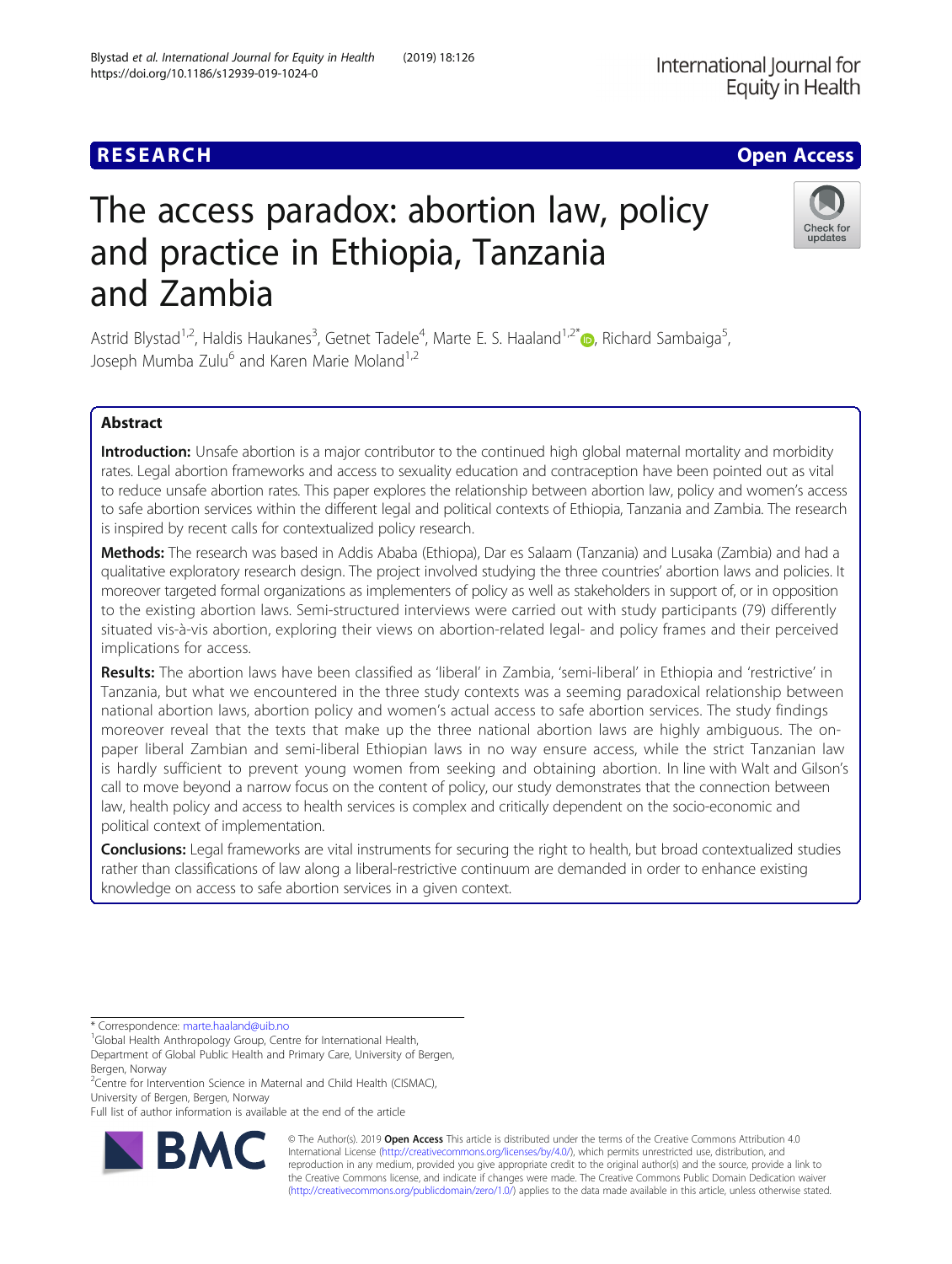# Introduction

This paper explores the complex relationship between abortion laws, policy and women's access to abortion services with a focus on three different legal and political contexts. It is broadly acknowledged that legal frameworks are vital instruments for securing the right to health  $[1-3]$  $[1-3]$  $[1-3]$  $[1-3]$  $[1-3]$ but, as we will discuss in this paper, the connection between law, health policy and access to health services is complicated and critically dependent on the socioeconomic and political context of implementation. Unsafe abortion, which is closely linked to restrictive abortion laws, and lack of access to contraception and safe abortion services, is a global problem of huge dimensions [\[3\]](#page-13-0). With an estimated 22 million cases annually, unsafe abortion is a major contributor to maternal mortality and morbidity [[4\]](#page-13-0), and between 4.7–13.2% of maternal deaths globally are estimated to result from unsafe abortion [\[5](#page-13-0)].

In sub-Saharan Africa, deaths due to usafe abortions have increased steadily since the 1990s [\[6](#page-13-0)], and the proportion of unsafe abortion to maternal death is estimated as high as 30% [[7\]](#page-13-0). Young women in low income countries, and particularly adolescents living in rural areas, are disproportionately represented in the statistics [[4\]](#page-13-0) making unsafe abortion a massive inequity problem. Despite the scale and seriousness of the challenge, the controversial nature of the issue has pushed abortion to the margins of the global health agenda, and has made it one of the most neglected sexual and reproductive health problems in the world today [\[8](#page-13-0)]. Surrounded by stigma and neglect, the high rate of unsafe abortions has been referred to as a 'silent pandemic' [\[9\]](#page-13-0). The lack of access to safe and legal abortion is a major cause of unsafe abortion in many countries [[8](#page-13-0)], but moral and religious contestations hinder political commitment and the legal reforms necessary to address the problem.

There is strong evidence that restrictive abortions laws do not reduce the prevalence of abortion [[8\]](#page-13-0). Nonetheless, in most sub-Saharan countries, abortion continues to be illegal except to save the life of the pregnant woman, and criminal punishments are often prescribed for violations of these restrictions [\[3](#page-13-0)]. Conversely, a liberal abortion law is not sufficient to secure access to safe abortion services. Political will and the resources to finance and build services and to secure awareness about the services remain key elements [\[8](#page-13-0)]. Whether the law is liberal or restrictive, abortion is commonly stigmatized and frequently censured by political - and religious leaders, and a public stigma of abortion pervades local discourse in sub Saharan Africa. While both Christianity and Islam represent induced abortion as an act against the will of God, a broader global anti-abortion movement also condemns abortion on broader moral and philosophical grounds, arguing for the right to life of the unborn child. The moral stand against abortion has been challenged by the pro safeabortion position, commonly defining safe abortion as part of Sexual and Reproductive Health and Rights (SRHR). The International Conference on Population and Development (ICPD) Programme of Action in 1994 [[10](#page-13-0)] urged all governments and organizations to "strengthen their commitment to women's health" and "deal with the health impact of unsafe abortion as a major public health concern" ( $[11]$  $[11]$  $[11]$ , par 8.25). The following year, the Fourth World Conference on Women convened in Beijing moved one step further, stating that unsafe abortions threaten the lives of a large number of women, representing a grave public health problem. A plea to decriminalize abortion was agreed upon which referred to the ICPD Programme of Action for solutions [[12\]](#page-13-0). In 1999 the ICPD+ 5 Conference Programme of Action moreover strengthened a call for post abortion care to recognize and deal with the health impact of unsafe abortion as a major public-health concern. The programme of action emphasized the importance of reducing the number of unwanted pregnancies through the provision of family planning counselling, information and services, and by ensuring that health services are able to manage the complications of unsafe abortion [\[13](#page-13-0)]. Post abortion care (PAC) - a concept initially launched by IPAS in 1991- was by and large not a very controversial concept and was gradually implemented globally. The diverse anti-abortion and pro safe-abortion movements and their attendant discourses, encountered on global, national and local levels, provide vital contexts for exploring the dynamics between national law and policy, and access to safe abortion services.

The study of the dynamics between national law and policy, and access to safe abortion services, requires critical engagement with discourses and movements for or against such access. Walt, Gilson and colleagues [\[14](#page-13-0), [15\]](#page-13-0) have for decades been preoccupied with the contextualization of health policy analysis, and have, not least, focused on how to carry out policy analysis in low and middle income contexts. In their writings they have addressed how the development and implementation of policy depends on the interplay between policy actors, context, process and content. They argue that there has been a tendency of researchers to focus on policy content alone, diverting attention away from the webs of actors who are located at the core of policymaking, the processes which explain why particular outcomes emerge or fail to emerge, and the particularities of the contexts within which policy is formulated and implemented [[14\]](#page-13-0). Their 'policy triangle framework' is grounded in a political economic perspective, and considers how all of these elements (policy context and content, policy actors, and processes) interact to shape policy-making (ibid).

Similarly, calling for context-based public policy research focusing on the webs of actors who develop and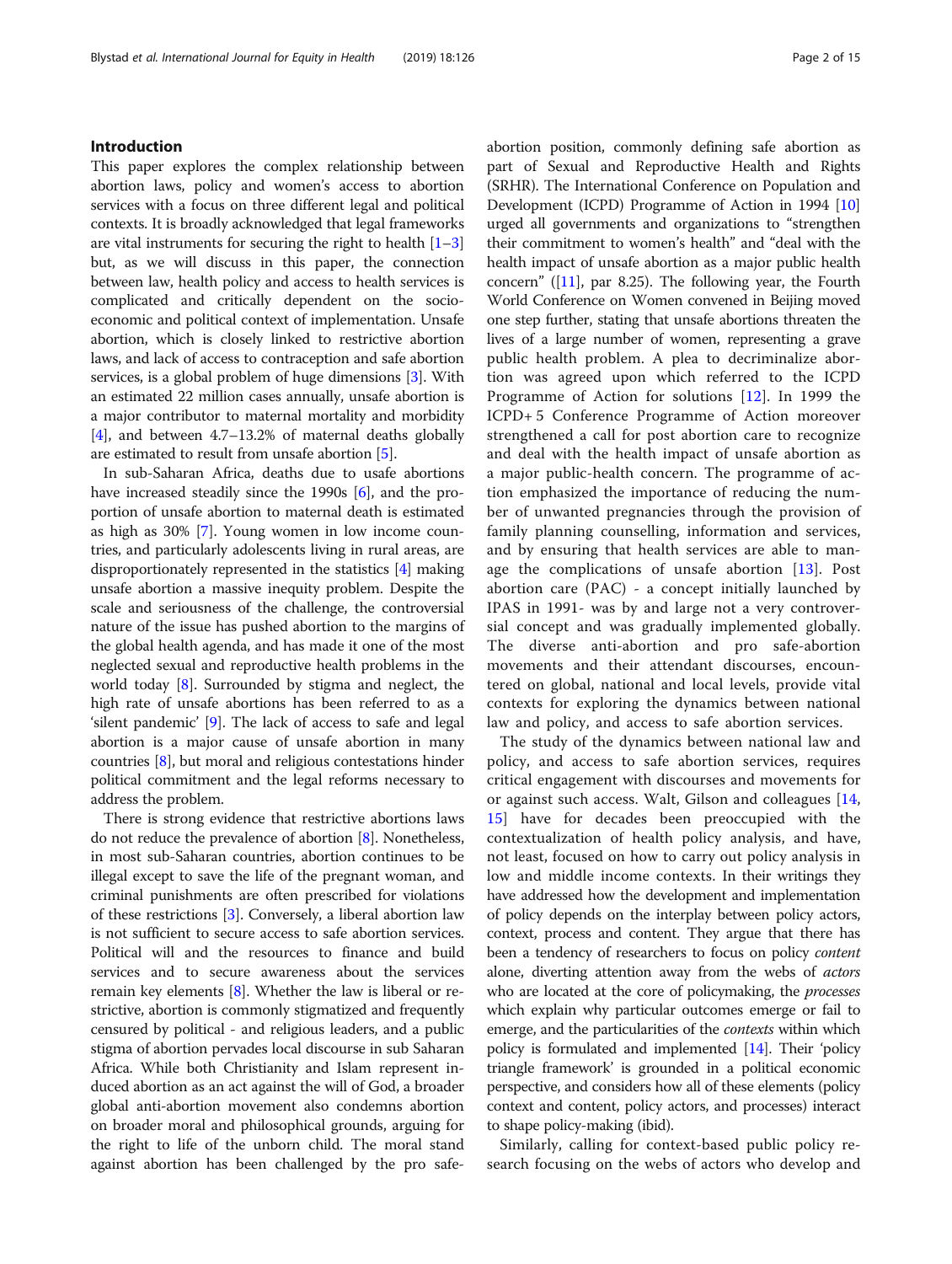implement policy, Wedel et at [[16](#page-13-0)], Shore and Wright [[17\]](#page-13-0) and Shore, Wright and Però [[18\]](#page-13-0) criticise approaches in policy research that are based on the assumption of 'policy' as an orderly and legal–rational way of 'getting things done'. They argue that such research is likely to miss out on the struggles over meaning, and the complexity of negotiation that are inherent to policymaking. The authors call for research that focuses on competing narratives and on socially produced and messy policy-making [[18](#page-13-0)]. A central factor in making sense of the disorderly dimension of policy processes is that policy is no longer formulated primarily - or at least not only - by governments, but by a plethora of actors including supranational entities, NGOs etc. It may consist of webs of loosely connected actors located at multiple sites with varying degrees of institutional leverage [\[16,](#page-13-0) [18\]](#page-13-0). The differently positioned actors will be vested with different interests and power vis-à-vis the issue in question [[19](#page-13-0)].

Inspired by such critical social science approaches to policy and policy implementation, which pay attention to the interplay between actors, contextual complexity and the 'messiness' of policy processes, this paper seeks to make sense of the articulation between abortion laws and policy, the implementation of such law and policy, and girls' and women's actual access to safe abortion services in three different contexts. In a comparative case study in Ethiopia, Tanzania and Zambia, we studied abortion-related law and policy documents, and explored how differently positioned actors within the field of abortion, interpret and act upon the (changing) landscapes of national abortion law and policy. The research is based on sub-studies within the Research Council of Norway funded project: Competing discourses impacting girls' and women's rights: Fertility control and safe abortion in Ethiopia, Tanzania and Zambia (2016–2018).

### The three country contexts

Ethiopia, Tanzania and Zambia were chosen as cases for this study. They share a dominant anti-abortion discourse embedded in cultural and religious anti-abortion sentiments, but their legal frameworks for abortion are starkly different, making them interesting comparative cases.

The centrality of religion to people's lives is a key feature of all three countries, and so is the role of religion in policy processes, not least pertaining to issues of sexuality and reproduction. In Zambia, where the churches have been influential since independence, the entangled relationship between politics and religion became particularly explicit when Zambia was declared a Christian nation in 1991 [\[20,](#page-13-0) [21\]](#page-13-0). In Ethiopia, the Ethiopian Orthodox Tewahedo Church is the largest (44%), with significant minorities of Muslims (34%), protestants and evangelical Christians [\[22\]](#page-13-0), while in Tanzania approximately 35% belong to the Muslim- and 60% to the Christian

communities [[23](#page-13-0)]. Alongside powerful religious institutions with anti-abortion ideals and positions, an intricate web of national- and international institutions and organizations working to promote access to reproductive health services are present in all three countries. These organizations may be working for services in the entire country but are, by and large, based in the largest urban centres. These webs of actors commonly hold pro-safe abortion positions.

In spite of highly varied historical, social and political contexts, all three countries demonstrate high fertility rates varying from 4.1 in Ethiopia to 5.0 in Tanzania [[24\]](#page-13-0) and high maternal mortality ratios varying from 224 in Zambia to 398 in Tanzania [[25](#page-13-0)–[27](#page-13-0)]. The contraceptive use varies from 41% in Zambia to 25% in Tanzania, and among teenage girls it varies from 28% in Zambia to 9% in Ethiopia (cf table below).

The three countries share the problem of high unsafe abortion rates reflected in an extensive use of PAC services, but the social stigma associated with abortion and the difficulties of distinguishing between induced abortion and miscarriage cause data to be scarce and highly uncertain [[28](#page-13-0)]. National data for Zambia are not available, but records from five major hospitals across the country between 2003 and 2008 show that almost one-third of all gynecological admissions were due to complications of unsafe abortion, and it is estimated that 6 in every 1,000 of these women died as a result of their complications [[29](#page-13-0)]. In Ethiopia estimates indicate that despite the availability of legal abortion services, one third of adolescent abortions are clandestine and thus potentially unsafe [[30](#page-13-0)]. There are strong indications that abortion related deaths have been reduced after the revision of the law in 2005, and recent estimates indicate that complications from unsafe abortions account for 19.6% of all maternal deaths [[31](#page-13-0)]. In Tanzania where abortion is highly restrictive, no national data are available, and the incidence of unsafe abortion is hard to estimate since it is presumably hidden behind a high number of miscarriages. However, a study from 2013 [[32](#page-13-0)] found that the majority of the abortions carried out were clandestine and a major contributor to maternal death and injury.

Globally, countries have been categorised by their abortion laws in diverse ways, commonly along a continuum from 'severely restrictive' to 'liberal' [[33\]](#page-13-0) or 'prohibited altogether' to 'no restrictions as to reason' [[34\]](#page-13-0). At the restrictive end of the continuum are countries that prohibit abortion entirely or permit it only to save the life of the mother. Tanzania with its restrictive law permitting abortions only to save the life of the pregnant woman, sorts under this category. The law however includes explicit provision in the penal code exempting providers from punishment if they perform an abortion to save a woman's life [[35\]](#page-13-0). In the middle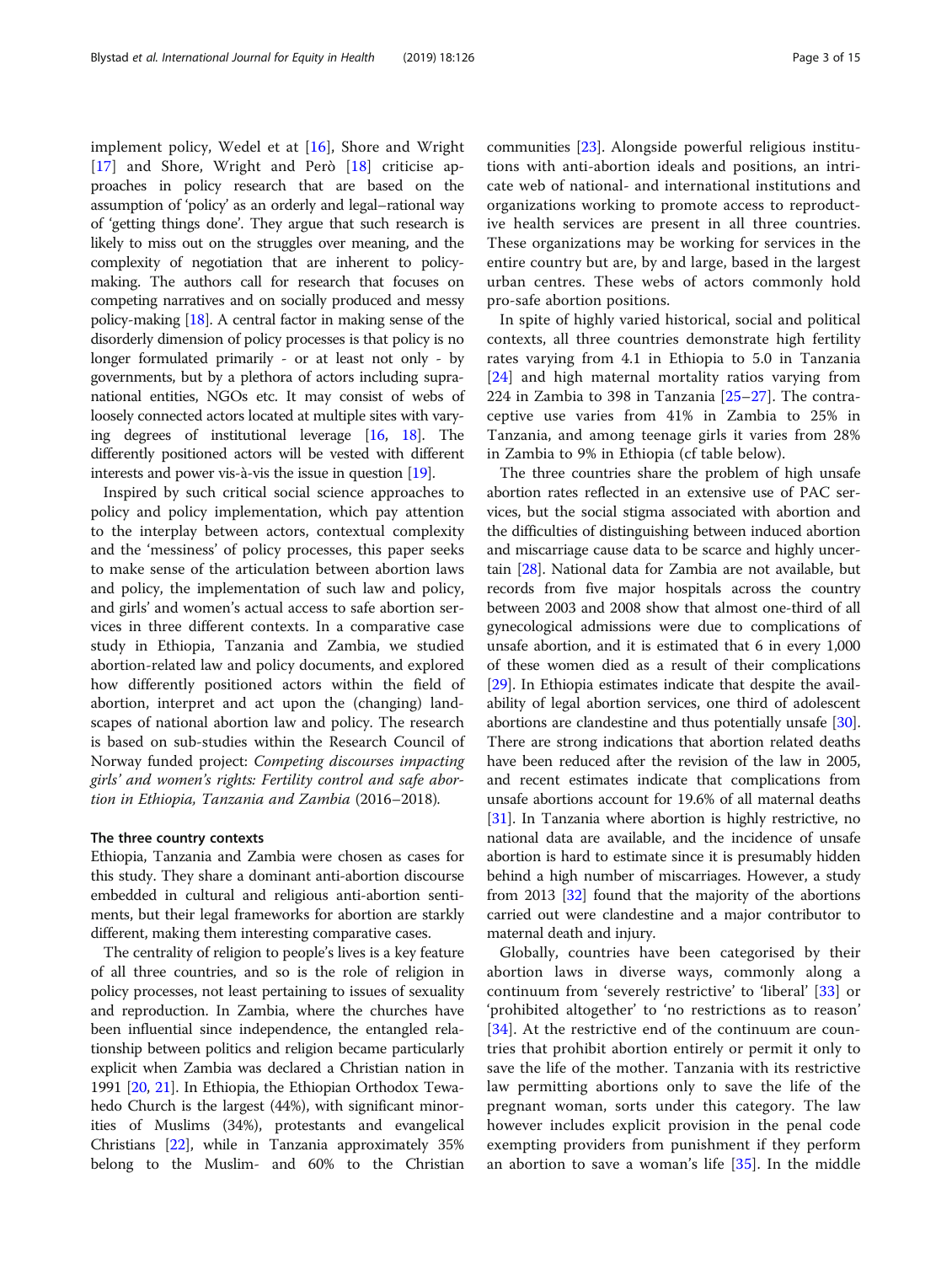of the continuum lies Ethiopia which permits abortion to secure maternal life and health, and on grounds re-lated to age and capacity to care for a child [\[36](#page-13-0), [37](#page-13-0)]. Zambia is categorised in the liberal end of the continuum allowing abortion on both health-related and socio-economic grounds [[38\]](#page-14-0). Countries classified in the very liberal end of the continuum having laws that permit abortion with few restriction, are not represented in our material (see  $[33]$  $[33]$ ). The table (Table 1) below sums up the content of the three countries' abortion laws, and key reproductive health indicators.

As we shall discuss in this paper the categorization of countries along a liberal-restrictive continuum based on their abortion law tells us very little about the reality of access to safe abortion services.

# **Methods**

Our research was based on qualitative exploratory research and had a cross-country comparative design. It involved studying 1) the historically and contextually embedded content of abortion law and policy, and 2) abortion-related policy processes through the exploration of ideas, positions and practical engagement in abortionrelated work by actors within the field.

A review of central law and policy documents from the three countries was carried out in 2016–18. In addition, qualitative interviews were carried out with actors differently positioned within the field of abortion. This approach is well aligned with the classical call for 'studying up' in anthropology [\[39](#page-14-0), [40](#page-14-0)], i.e. studying the views of powerful actors located in bureaucratic positions, in our case actors within ministries, NGOs and religious organizations. Six out of seven co-authors (AB, KMM, HH, GT, RS, MH) took part in at least one of four interview rounds with key stakeholders in Ethiopia, Tanzania and Zambia in 2016 and 2017. The article also draws upon abortion-related material generated in SAFEZT sub-studies by two of the co-authors (RS and MH).

Through discussions in the research team key policy institutions, organisations and actors within the field of abortion were identified within each of the three study contexts. Recognizing the important part played by actors beyond the government structure in policy making and implementation, we recruited actors from a broad spectrum of organizations and institutions. These included ministries, non-governmental organizations, UN agencies, professional associations and religious organizations representing diverse positions in the abortion debates. The list was expanded during the course of the research. By and large parallel organizations were recruited in the three countries (cf table [2](#page-4-0) below). However, as it was deemed vital to represent different positions and prominent voices in the abortion debates in the individual countries, there is also a certain variation. We interviewed a total of of 79 individuals within the following categories: ministries (MIN), religious organisations (RO), non-governmental organisations (NGO), international non-governmental organisations (INGO), UN agencies (UN), professional organisations (PO), health workers (HW), journalists (J) and others (O). See table below (Table [2](#page-4-0)). In the manuscript we refer to the various actors using these abbreviation with Z for Zambia, E for Ethiopia and T for Tanzania.

**Table 1** Restrictiveness of abortion laws and reproductive health indicators

| Country                                           | Zambia                                                                                  | Ethiopia                                                                                                            | Tanzania                                                                         |
|---------------------------------------------------|-----------------------------------------------------------------------------------------|---------------------------------------------------------------------------------------------------------------------|----------------------------------------------------------------------------------|
| Restrictiveness of<br>the abortion law*           | Abortion allowed to preserve physical or<br>mental health and socio-economic<br>reasons | Abortion allowed to secure maternal health and on<br>grounds related to age and capacity to take care of a<br>child | Abortion severely restricted<br>and only legal to save the life<br>of the mother |
| Maternal mortality<br>ratio                       | 224                                                                                     | 353                                                                                                                 | 398                                                                              |
| Fertility rate**                                  | 4.9                                                                                     | 4.1                                                                                                                 | 5.0                                                                              |
| Contraceptive<br>prevalence girls<br>$15 - 19***$ | 28.1                                                                                    | 8.9                                                                                                                 | 14.9                                                                             |
| Contraceptive<br>prevalence 15-<br>49***          | 40.8                                                                                    | 28.3                                                                                                                | 34.4                                                                             |
| Unmet need for<br>family planning***              | 26.6                                                                                    | 26.3                                                                                                                | 25.3                                                                             |

\* Guttmacher Institute 2017. Abortion in Africa. Incidence and trends

<https://www.guttmacher.org/fact-sheet/abortion-africa>

\*\*The World Bank 2017 <https://data.worldbank.org/indicator/sp.dyn.tfrt.in>

\*\*\*WHO 2019 Global health observatory country views

<http://apps.who.int/gho/data/node.country.country-ETH> Last updated 2019-02-08 <http://apps.who.int/gho/data/node.country.country-TZA?lang=en> Last updated 2019-04-25

<http://apps.who.int/gho/data/node.country.country-ZMB?lang=en> last updated 2019-04-25

\*\*\*Comparable and reliable data on abortion incidence not available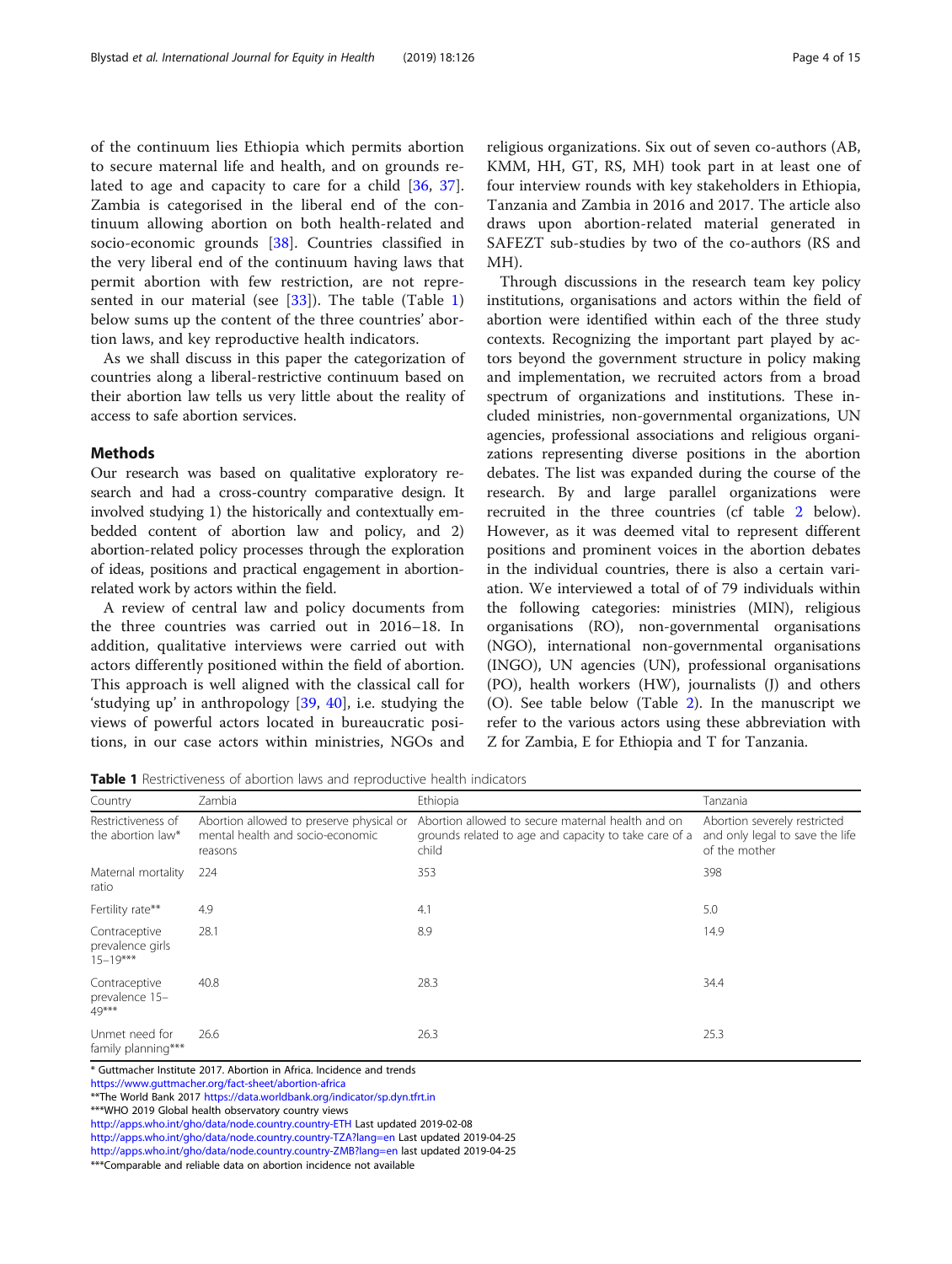<span id="page-4-0"></span>A formal invitation letter was sent to the selected institutions/organisations. Nearly all individuals or organizations that were contacted agreed to take part in an interview, and some were re-interviewed after a year. The study participants were informed about the project in writing by email prior to the fieldwork and at the onset of the interview. Information was also provided about key research ethical principles. Written or oral informed consent was secured from all study participants. The study received ethical clearance from Regional Ethical Committee Western Norway, Norway (2017/1191) and data management clearance from Norwegian Centre for Research Data (57089/3/00SIRH); ethical clearance from the University of Zambia Biomedical Research Ethics Committee (009-07-17) and National Health Research Authority in Zambia (MH/101/23/10/1 and research clearance and registration from the University of Dar es Salaam (CoSS- SO18011). In Ethiopia the research was carried out following social science research procedures at Addis Ababa University.

The interviews were carried out in English and were guided by semi-structured and flexibly monitored interview guides. The informants were, by and large, articulate and actively engaged in the discussions. The topics raised included abortion policy, the role and activity of their organisation within the field of abortion, perceptions on their country's abortion law and policy as well as on girls' and women's access to safe abortion services in their country. Most reflected critically on the topics raised.

The interview material was audio recorded, transcribed and analyzed throughout the data collection phase and during shorter intervals following each phase, with a comparative analysis taking place at the end of the data collection. During the comparative phase a full review of the material took place to gain an overview and to identify major patterns, including cross-cutting, contrasting or contradictory themes

Table 2 Overview of categories of actors included in the study

emerging in the material. The review was followed by the manual coding of the entire data set. Central content was subsequently moved into a separate document under headings which reflected the various dimensions of the main emerging themes. This document formed the basis for further analysis and write up of the material.

The team consisted of Ethiopian, Tanzanian, Zambian and Norwegian researchers, all employed at departments of social science or public health at national universities. All co-authors have substantial experience from longterm ethnographic research, primarily from research with a 'reproductive health' focus from eastern and southern Africa.

# Findings

We start each country section with the informants' reflections on their national abortion laws, moving to their narration of the politics surrounding the abortion law and policy and their implementation, and finally to the perceived implications for access to abortion services.

# Zambia

# The abortion law and the requirement for three signatures

As stated above, the abortion law in Zambia is classified at the liberal end of the continuum and The Termination of Pregnancy Act of 1972 [[38](#page-14-0)] allows for abortions to be carried out on broad health and socio-economic grounds. However, according to our informants, there is an inherent ambiguity in the law that prevents it from granting women access to safe abortion services. The apparent contrast between what many referred to as a liberal law and severe difficulties of access was a key topic during our discussions with many stakeholders in Zambia, formulated and explained in the following manner; yes in Zambia abortion is legal, the law is liberal,

|                                                     | Zambia | Ethiopia | Tanzania |
|-----------------------------------------------------|--------|----------|----------|
| Ministries (MIN)                                    |        |          | 4        |
| Religious organisations (RO)                        |        |          | h        |
| Non governmental organisations (NGO)                |        |          |          |
| International non-governmental organisations (INGO) |        | 8        |          |
| UN agencies (UN)                                    |        |          |          |
| Professional organisations (PO)                     |        |          |          |
| Health workers (HW)                                 |        |          | h        |
| Journalists (J)                                     |        |          |          |
| Other (O)                                           |        |          |          |
| <b>TOTAL</b>                                        | 28     | 27       | 24       |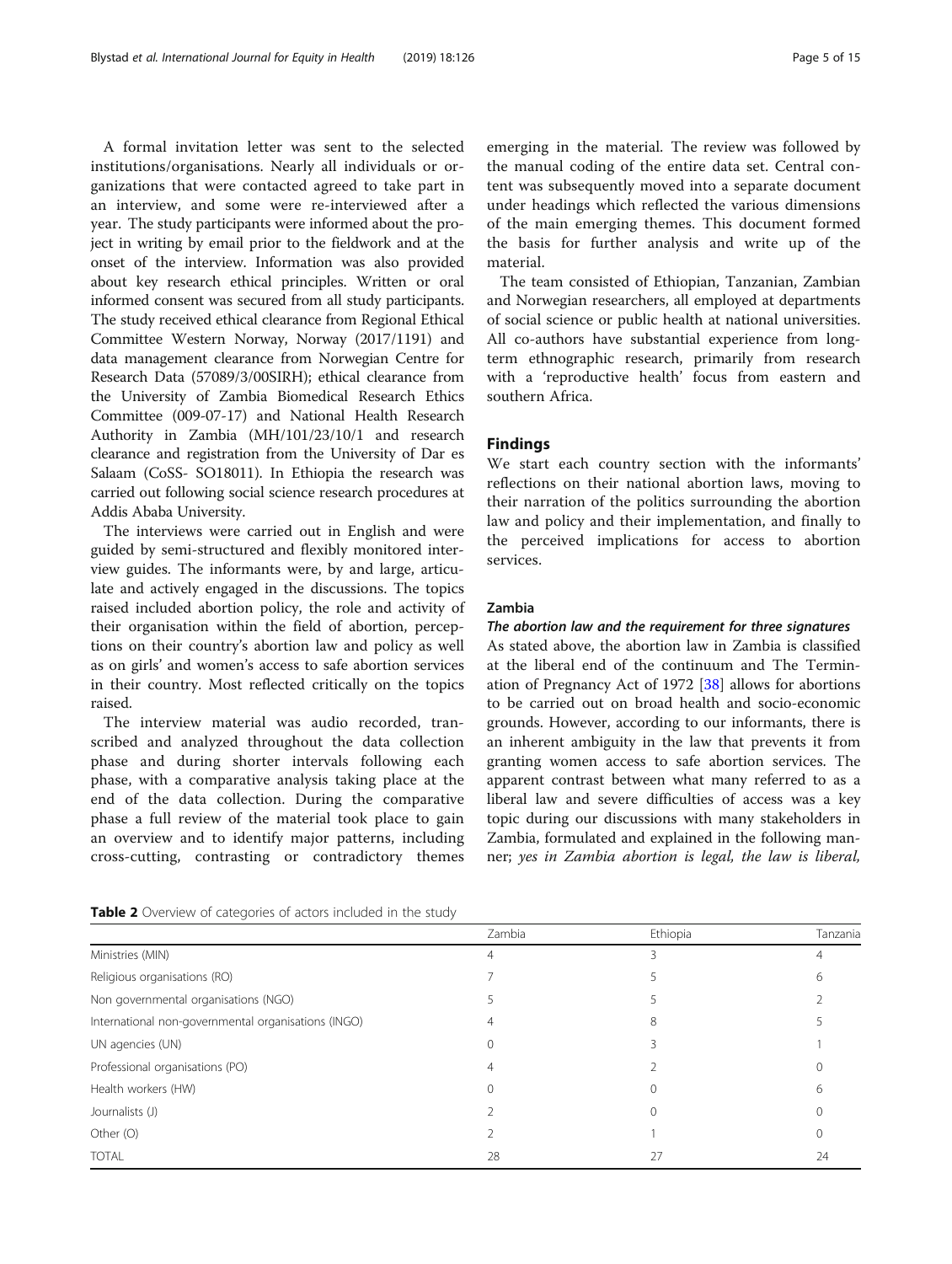but for a client to access the abortion service is difficult (INGO Z).

While the law does allow abortion on a broad set of grounds, it considerably restricts access to legal abortion services by requiring the signatures from three medical doctors, including a specialist. As a consequence, the law itself may be a barrier to access to legal and safe abortion services, especially outside the major urban centres where lack of qualified health personnel is particularly acute. One of our informants explained the barrier to access saying; but when you go to a rural area, where are you going to get three doctors? Because in some rural areas you will not even have one doctor, so you find that it is difficult (PPA Z).

The substantial challenge of securing the signatures was emphasized by informants we talked to from the NGO sector; I am sure you know the picture in Zambia, we do not have sufficient health personnel, so already we a have limited number of doctors, but our law also offers conscientious objections. So the doctor… what if all three say, 'I don't want to participate in this process', then you do not have anybody to consent for the services. (INGO Z). When we enquired about the actual practice of securing the three signatures, informants emphasized that the demand was indeed maintained by the authorities, and that it implied a huge practical challenge for the providers. In addition to the conscientious objections, the difficulties include challenges related to transfers of doctors to different areas within Zambia and the movement of doctors out of Zambia; yes they do practise it (the demand for 3 signatures), but you find that these same doctors withdraw…You find that the doctors are not there for a long period of time, they are moving (INGO Z).

The temporary banning of the activity of an international NGO due to its apparent failure to secure the required signatures was brought up by our informants as evidence of the way the government follows-up this requirement; In a number of cases when this process is not followed you have an uprising about not following the law. I am sure you have heard the story of what happened to Marie Stopes: it was banned because of the same three signature requirement (INGO Z). When they (the authorities) went into their institution to check, they discovered that they did not have the (signatures of) three doctors. That is how they were banned, until they were again legalized. Since that time you will not hear Marie Stopes talk about abortions in public (INGO Z).

Beside the practical challenge of securing the signatures, it was pointed out that the procedure of obtaining the signatures was extremely costly for the INGOs involved in providing abortions. This requirement was

considered to seriously restrict access to safe abortion services; Access is very difficult, particularly for young, poor, rural girls (INGO Z). Informants within the ministries emphasized that the severe challenge of access to abortion services was valid beyond the rural areas, one explaining; Actually, it is not just (difficult in) rural areas. I mean, the closest facilities to the women are the clinics and the health centres, and those hardly even have one doctor supporting the facility (MIN Z).

#### Zambia: a Christian nation

Representatives from different religious organisations in Zambia voiced their anti-abortion agenda in various ways. Some appealed to the protection of the unborn life as a gift from God; We preach forgiveness and believe that a child is a gift from God so no life should be terminated. That is, a child can still grow into humanity and contribute to the nation… we believe that we are here to look after what God has given us (RO Z). Other religious organisations would also speak out against abortion, but would argue that allowing abortions was an admission of failure in addressing the underlying economic and moral issues which caused unwanted pregnancies in the first place: I think instead of talking about abortions, we should be talking about preventing abortions. What are the causes? Why do people want to abort a pregnancy that has been made? (RO Z).

Looking back in time, the close connection between religion and politics became more evident when Zambia was declared a Christian nation. Indeed, the first time substantial questioning of the law took place was said to be during the early 1990s when President Chiluba came to power and presented the declaration; 'Zambia being a Christian nation, and (thus) the shame that goes with when you say 'I have aborted'... It's like you have no morals, you are a murderer (NGO Z). We encountered anti-abortion sentiments and reference to the declaration beyond Christian organisations, for example among some employees in ministries; As a Christian nation that is not a question to ask, because I won't participate to help her terminate that pregnancy. We don't do that (MIN Z). The moral condemnation of abortion services was also said to have steadily increased among medical doctors; now everybody was saying 'why should we be terminating pregnancy when we are a Christian nation?'.. The doctors see themselves as Christians…. (INGO Z). Several of the informants explained that access to abortion services had been easier prior to the declaration; I remember, when I was training as a nurse, we used to get a lot of clients coming for abortion services... I was working in the gyn department, it was very easy (INGO Z).

A recent surge of attention arose in connection with the revision of the Zambian constitution; I think one of the reasons why this has become an issue now was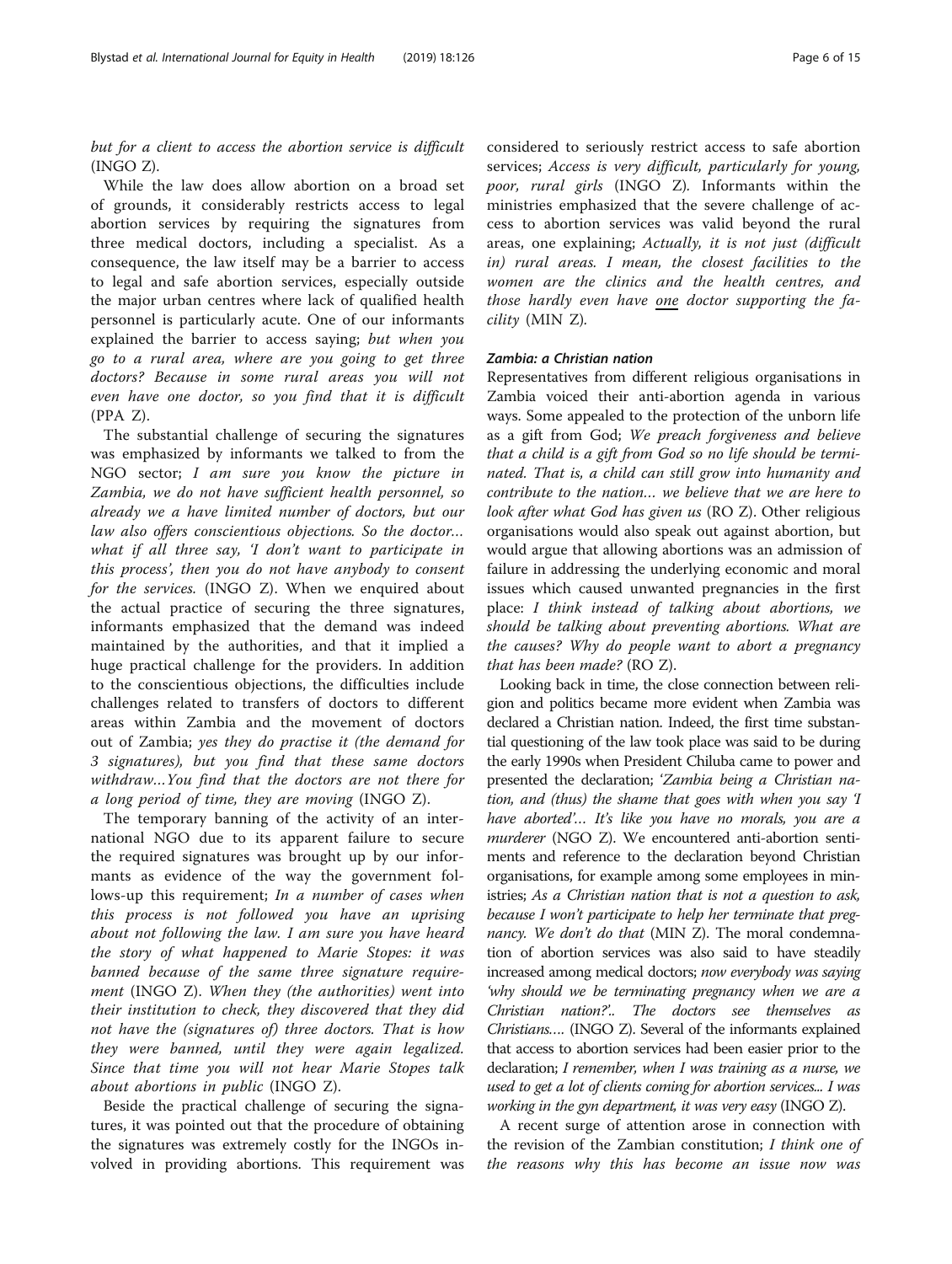actually the constitution review process…. that sort of raised people's eyebrows and people said 'we have an opportunity to change this' (INGO Z). A Bill of Rights stating 'life begins at conception' was, in this process, proposed as a constitutional amendment, a process in which many anti-abortion people participated. Although the Bill of Rights was not voted through because of a low turnout, the pro-safe abortion environment explained that they had been alarmed by the Bill and the referendum. Such an amendment could seriously undermine their work for access to safe abortion services. As proponents of safe abortion recounted; We had a slow hiccup towards the election last year when that clause in the Bill of Rights almost went through.. it changed the focus to advocacy around the voting in the referendum.. The clause 'life begins at conception',- it was scary (INGO Z).

Guidelines for safe abortion services in Zambia were developed in 2009, but they had not been efficiently disseminated and remained largely unfamiliar even to doctors. New and revised guidelines were in the process of being developed at the time of our fieldwork, but the future of the new guideline was deemed uncertain, again because of the anti-abortion movement dominating the political landscape. The limited knowledge about the existing guidelines among doctors was said to be paralleled by a lack of knowledge and misconceptions about the abortion law in the general population, related to the silence surrounding the topic. Our informants continually stated that the bulk of the population believed that the law was highly restrictive and that abortion was illegal in the country. The movement working to restrict access to abortions was said to be far larger than the movement working for increasing such access in Zambia. An INGO representative working in the field of abortion explained the situation like this; They are backed by the Catholics, they are backed by other religious bodies and by the country's President who relies on the Church for political mileage.. They have created a separate ministry for them [i.e. the Ministry of Religious affairs] (INGO Z).

Despite the severe restrictions in access to safe abortion services - implied by the demand for three doctors' signatures and the powerful anti-abortion discourse - informants readily addressed loopholes that, to some extent, would counteract the difficulties of access, at least in the capital Lusaka.

#### Referrals, Chinese clinics and misoprostol

It was explained that health personnel who did not wish to engage in abortion-related work, could refer patients to other health workers that would be able to provide help; Since Zambia is a Christian nation, you find a lot of nurses who want to affiliate themselves with religion. Then they

say 'you know what, I cannot do that'. But when that happens, the rule is that they refer this client to a nurse who can take her on. You do not deny (a patient) a service (INGO Z). Informants also talked about the significance of increasing numbers of 'Chinese clinics' established in urban areas in Zambia that provided abortion; You will find girls going to the Chinese doctors, because there you just go, and they tell you the amount of money and you pay. A lot of money, quite a lot of money (NGO Z)… What they do is that they start the abortion, and basically tell a woman to go to another facility to complete the evacuation. Or they do it themselves.. We rarely see prosecutions of them (INGO). The more recent availability of Misoprostol and other combinations of abortive drugs in pharmacies was also said to be changing the landscape of access to abortion, at least in the urban areas; The government procures misoprostol and they only procure it for haemorrhage, but everyone knows that girls have access to misoprostol over the counter in urban areas. In rural areas you find them in hospital stores (NGO).

There were also indications that a certain level of lenience in terms of the demand for the three signatures was at times observed. The new guideline from 2017, signed by the Ministry of Health, was more liberal in its wording than the former. The challenge is, nonetheless, that the guideline has not been widely distributed and its contents are not known to the public. These factors illustrate the complex ways in which a permissive law is turned into policy and practice.

# Ethiopia

# The radically revised abortion law of 2005

While still classified as illegal in the country's Criminal Code, the revised abortion law of 2005 allows women to terminate pregnancies that result from rape or incest, if the fetus has a severe defect, or if a girl is under the age of 18 [[41\]](#page-14-0). This implied a significant change from the previous act which allowed abortion only to save the mother's life. An additional clause in the law states that the woman's word is sufficient evidence of rape or incest, and the Technical and Procedural Guidelines for Safe Abortion Services affirms that 'stated age' is all that is needed to authorize an age-based abortion [[37\]](#page-13-0). There was a consensus among our informants that there was high level of political commitment behind the revision of the law in 2005. The mandate given to the Ministry of Health to interpret and operationalise the law in procedural guidelines indicates this; It (abortion) is not on demand, but if you look at the official interpretation of the law (referring to the Ministry of Health), more or less every woman who requests safe abortion care can access the service … As much as possible barriers to services are reduced. If she is a minor then no proof (is required) for age (INGO E).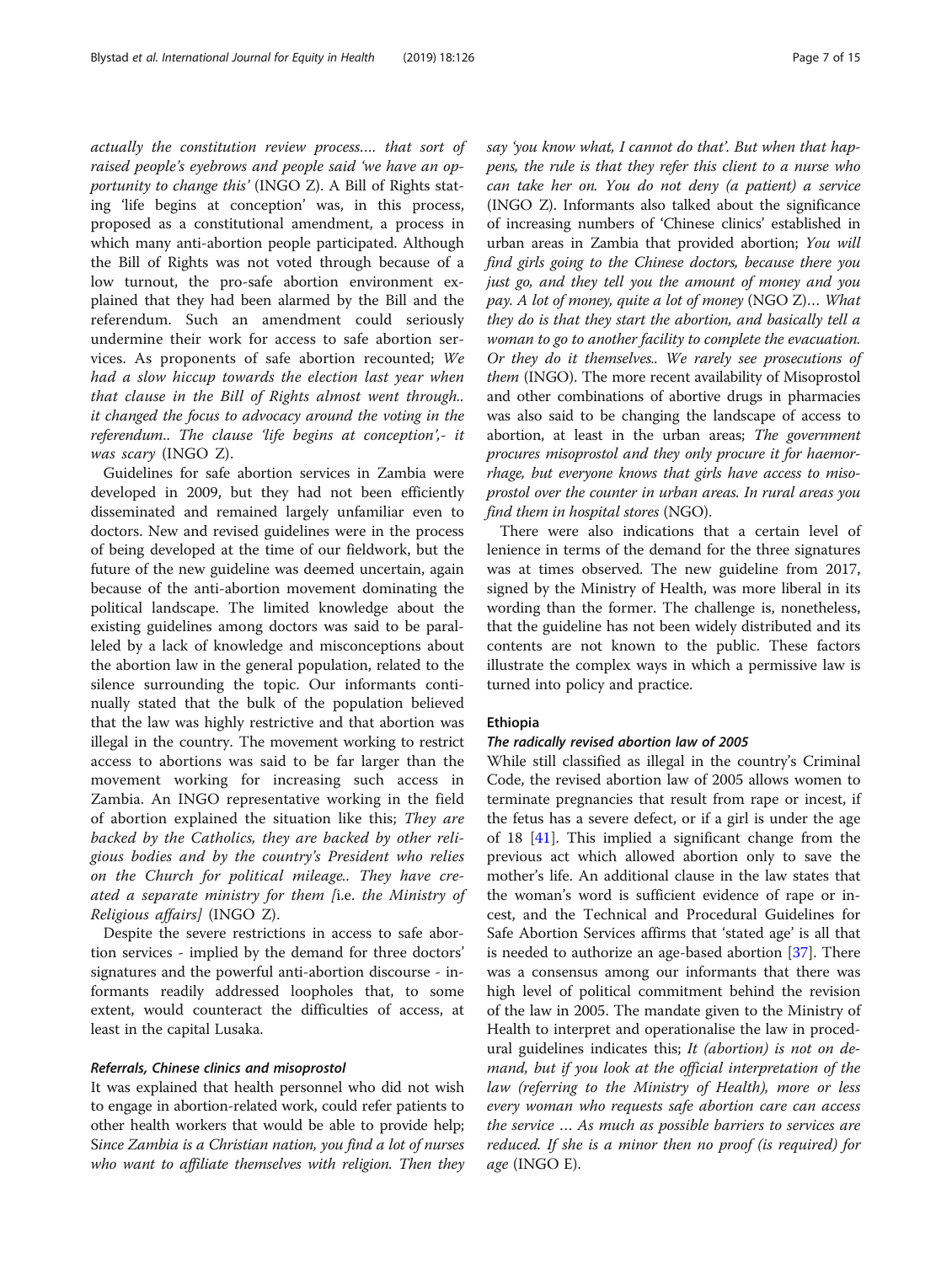According to the 'women-centred care' concept underlying the guideline, eligible women have the right to access abortion services within three days of contact with the health services. Even more importantly, the additional clauses that the woman's statement of rape or being underage is sufficient to obtain safe abortion services encouraged an understanding among many of our informants that abortion is almost permitted or legal; At this time we don't think about the limitation [in the law restricting safe abortion services]. It is actually allowed (NGO E).

The law may be said to be restrictive as it is located within the country's Penal Code, but although abortion is not permitted 'on demand', the law text backed by detailed clinical guidelines arguably make abortion rather liberal and permissive, particularly in a sub-Saharan African context. But, as we shall see below, roll-out and access to services are challenged by a number of factors related to the anti-abortion climate of the country.

#### Muted public debate in an anti-abortion environment

A problem pointed out by our informants was that the clauses that were intended to ease access to safe abortion services are not well known to the public or to individuals working in the police and judicial system. This was demonstrated during an interview with a senior officer in the Ministry of Justice, who argued that health workers would have to have a woman's rape narrative proved by the justice system before an abortion could be carried out. According to informants in the INGO sector, police officers, set to investigate rape cases, were even less likely to know about these clauses in the abortion law. As a consequence, health workers performing abortion could be caught between the operational guidelines of the Ministry of Health, authorizing abortion solely based on a woman's own claim of rape, and the demands of the police to have all rape cases reported.

Even with a far less restrictive law in place and a progressive guideline interpreting the law liberally, challenges to the implementation of the new policies were identified. Many related the challenges to prevaling religious-cultural norms; We have seen that the law is not enough, putting in a guideline is not enough. Because this is a deeply cultured society with many religious and cultural interests (PO E). Some of the liberal informants from the NGO-sector were concerned that in this highly conservative religious and cultural context, the government is careful not to step on anybody's (religious) toes; the government is reluctant to promote safe abortion.. the government wants the conservative people, religious people, to think abortion is illegal (UN E).

Our interviews with priests and religious leaders from Islam, the Orthodox Christian Church and Evangelical Churches revealed, however, that they were very much aware of the law, and explicitly voiced their objections to it; Until the synod changes its position on abortion, the revised abortion law will be interpreted as a transgression of our religious and cultural values related to the understanding of the honourable life of human beings (RO E). Nevertheless, the religious organisations we interviewed had not taken an official stance against the revised abortion law.

The lack of discussion and publicity around the law made it possible even for the Patriarch of the Ethiopian Orthodox Church to 'look another way', avoiding open conflict with the government. One informant from the NGO sector recalled the Patriarch's message to the policy-makers at the time of the revision of the law; If you ask me officially, I would say no, therefore, just do it (INGO E). However, engaging in public discussion to argue for safe abortion services was seen as risky including for those who were eager to protect the law; if you come out to the media, it will bounce back (UN E). We don't want to give them an entry point to revert it [the  $law$  (INGO E). Also one of the ministries emphasised that We don't share (information) with the media….we don't talk about safe abortion (MIN E). Engaging in promotion activity or activism, indeed, seemed to be avoided at all levels, and as our informants told us, it is vital to maintain the silence; We don't approach religious groups. Even when they have negative speeches, we don't want to respond directly. We keep quiet (INGO E).

#### Provider-negotiated access

The negotiated silence between religious, state and NGO-actors around the abortion law and safe abortion services had made it possible to avoid public confrontation and fuss around the law, but simultaneously limited the possibilities for dissemination, awareness creation and roll-out. As one of our informants in the NGO sector explained; The services should be available at the health centre level, but only a few of them are providing the services. The law is here, but it is up to the NGOs to expand the services (INGO E).

Despite the lack of access to abortion services at health centre level, the expansion of the service was, in general, said to be clearly substantial. This achievement was said to be crucially dependent on the large-scale training of mid-level providers in first trimester safe abortion care at primary level, and this training was said to take place on a large scale. The task-shifting from medical doctors to nurses and midwives was seen as vital in this context because of severe doctor shortages. At the same time, as some informants emphasised, health workers continue to be gate keepers to the services and a lot is left to their discretion; I still feel that it is under the jurisdiction of the health professional to interpret and apply the family [abortion] law. There are some listed conditions to terminate a pregnancy, but there is also a gap that any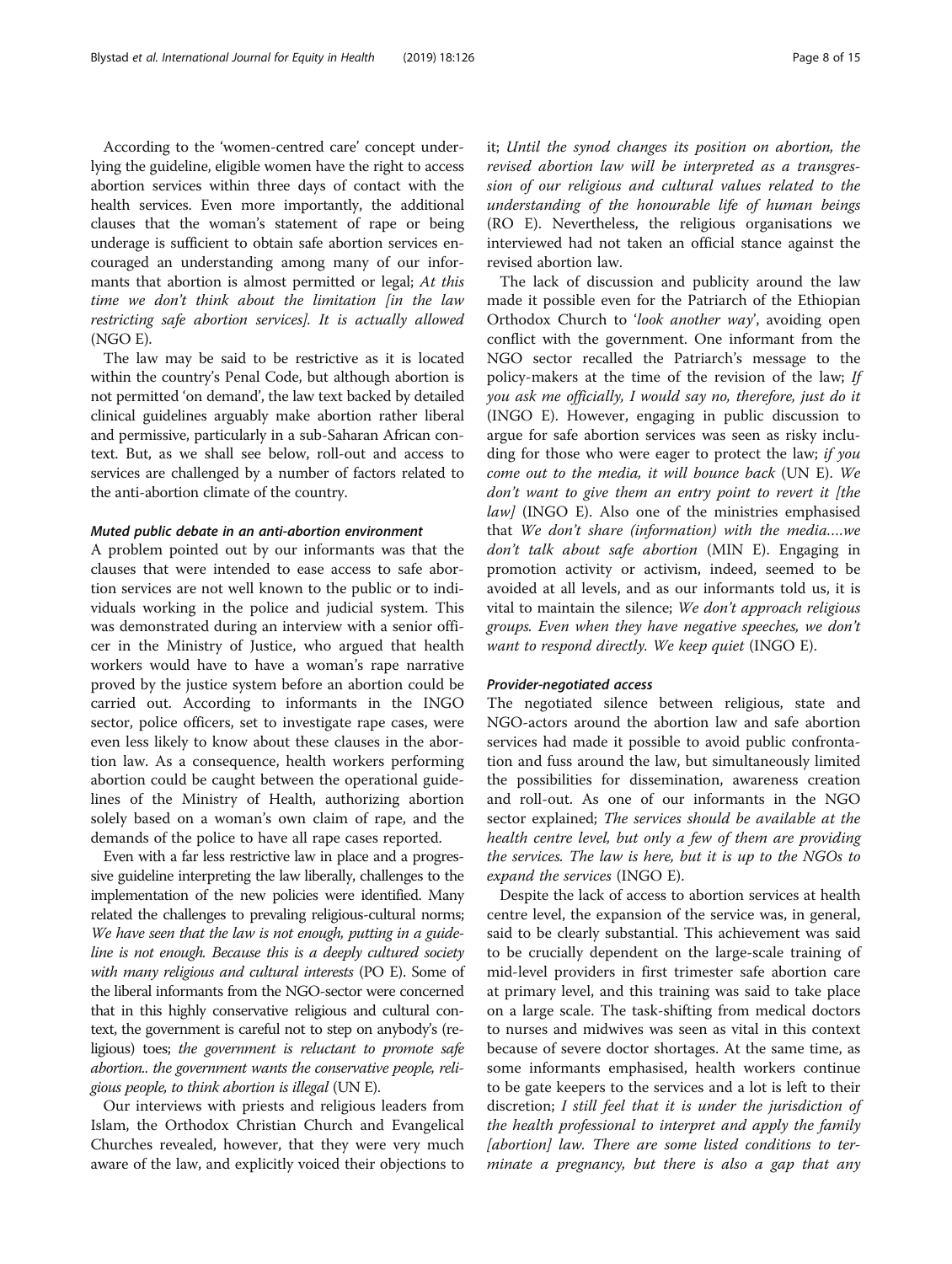professional who keeps the interest of the client can use. Definitely that depends on the attitude of the professional. If you want to use it, you will use it in the best interest of the client, but if you don't that is also possible (PO E). Health workers could refuse to provide abortion services for moral and religious reasons, or - in the context of transparent and anti-abortion dominated rural communities - to avoid being marked out as an 'immoral' abortion provider. The transparency of local communities also prevented women and especially young girls seeking abortion from public health facilities. Women were said commonly to prefer accessing safe abortion services in a private hospital while the public health centres were vacant. Cost was, however, perceived to be a big challenge in private health facilities.

Cost was also a central topic in relation to the recent scale-up of medical abortion. Medical abortion was said to simplify procedures and to improve access to services for women who can pay, but not for the poor since; medical abortion drugs are not free in the country, so wherever you go the client has to pay for the drug. So when a young girl of 15.. who does not know even where to go to have a safe abortion is requested to pay for the drug - how can she afford it? (INGO E). While some of our informants claimed that clients could only buy the drug in private clinics and NGO clinics, others claimed that Misoprostol was available in pharmacies and sold illegally over the counter. The latter suggested that the health authorities, though well informed about the illegal sale, chose not to act upon it. As an informant in one of the ministeries told us; We are not punishing the sale [of Misoprostol] because it helps the woman. If the girl goes for traditional ways it will cost her. It is better to go to the pharmacy (MIN E). This tacit tolerance for the illegal marketing and use of Misoprostol was thus justified by the risk of severe complications of other clandestine procedures. As pointed out by a medical doctor who had experienced the reduction in septic abortion and death during the last decade; *The tragedy* [of septic abortion] has almost ended (INGO E).

As we have seen in this section, access to safe abortion services in Ethiopia, though vastly improved after the revision of the law and the dissemination of the procedural guidelines, is still limited by the silence surrounding the law and the subsequent lack of advocacy and information about the services. This makes health workers powerful gatekeepers of safe abortion services.

# Tanzania

#### Within the frames of a highly restrictive law

The abortion law in Tanzania has remained highly restrictive with the penal code stating that termination of pregnancy is legally permitted if it is performed to save a woman's life [\[35\]](#page-13-0). However, in contrast to the complicated procedures in Zambia requiring the signatures of three medical doctors including a specialist, the Tanzanian abortion law does not specify the level of provider who can decide on eligibility. In practice, a mid level health worker like a midwife can perform an abortion without consulting others [\[42\]](#page-14-0). Efforts to liberalise the law have met strong opposition and the last attempt in 2012 failed. Like in Lusaka and Addis Ababa, there are a number of NGOs and UN organisations working to extend safe abortion and post-abortion care (PAC) services to women and girls in an anti-abortion political and cultural context. Representatives from the NGOs we interviewed stated that the law should be changed because of the implications of the vast numbers of unsafe abortions; I think the law should be revised, we have seen the negative side (of the law) for too long. They should revise both the sex education in schools and also look at legalizing safe abortion.  $Mmmh$ ,  $-$  this is not to say that one would kind of promote abortions, but we will have to face reality; people have abortions, it is happening at a large scale.. (INGO T). Another informant similarly stated; there is a need to change the law I think, because.. you know within the health services you often interact with clients who have induced an abortion and they have come to you for services, so I think the law has to be changed (INGO T).

The actors interviewed did, however, emphasize the difficulties related to advocating against the restrictive abortion law. As one informant phrased it; I think in Tanzania the push for a revision of this law is very little. It is a very sensitive issue (UN T). A representative from an NGO providing PAC services, made it clear that her organisation could and would not be involved in advocacy to change the law; We have always made sure that we stay away from the legal and the rights aspect. We communicate to the clients that we don't advocate for your rights, but we can provide services to you with dignity and respect, regardless of what you do and how you choose to live. But we cannot be used as the platform to advocate for things that are against prevailing laws (INGO T).

The severe challenge of finding entry points to make the abortion law more liberal within the present policy landscape in Tanzania was brought up by informants; It is very difficult to find an angle, because if other stakeholders are coming in... there is a lot of resistance from the religious groups, because committing an abortion is considered killing, so it is very difficult to argue (UN T).

# The tension between the different positions on abortion

Attempts to introduce changes to the law have nonetheless taken place in the Tanzanian context, largely driven by the Tanzanian Women's Lawyer's association (TAWLA) and through recent moves towards the East African Community with reference to Tanzania's human rights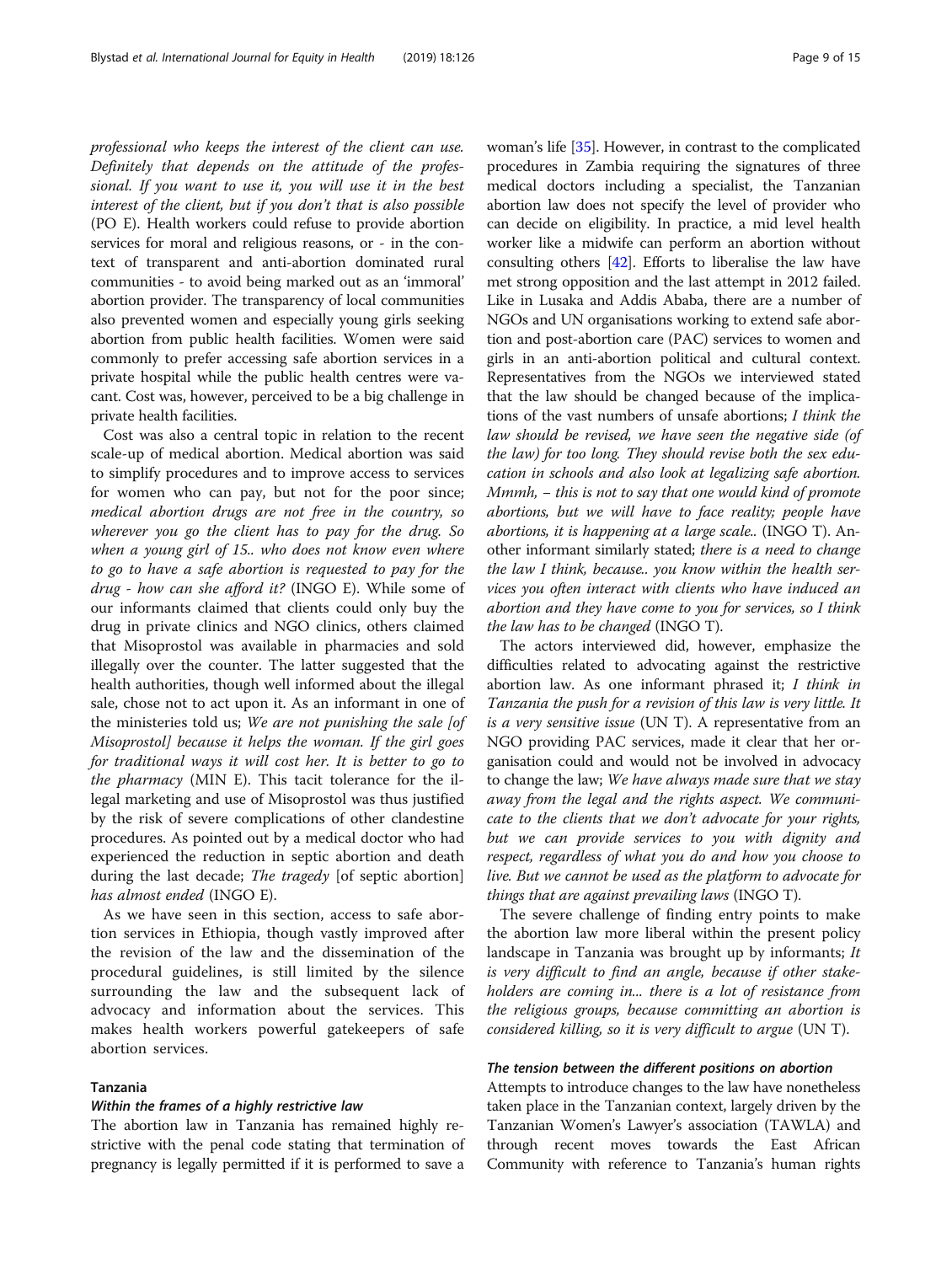obligations. In 2012, a network of local and international NGOs namely, TAWLA, Care International and the White Ribbon Alliance, made moves towards a pro-safe abortion legislation. These actors jointly produced a bill of law which ended at the parliamentary caucas responsible for safe motherhood, but they did not succeed. The only concrete advocacy strategy considered feasible by the organisations we interviewed was 'to follow the health track'; i.e. to argue for a change in the law by using public health arguments. However, the lack of knowledge about the actual health outcomes or burden of unsafe abortion, for example in terms of maternal mortality numbers, was brought up as a major barrier to such a stratety: If you don't have strong evidence or a basis for your arguments (it is difficult).. Professionals like gynaecologists can come up with data on the number of people who are dying and the complications, and they can present it in a way where it can make sense to the politicians (UN T).

As in Zambia and Ethiopia, the need to be closely aligned with the government and to move very carefully when discussing the abortion issue was strongly emphasized by the organisations working for access to safe abortion services; We have our entry point through the government. When you engage them from the beginning they will give you support. If you don't do that, expect huge resistance from the leaders; councillors will just resist. (INGO T). The immense public sensitivity about abortion and the way to move forward was stressed repeatedly by the organisations working for access to safe services; In the introduction, if you mention that you will do safe abortion work they (community members) will chase you, but when you go (to the communities) and say that you will do prevention of unsafe abortion… so we will always give them what they want to hear (INGO T).

On the anti-abortion side such attempts to step carefully were ridiculed. A representative of a group that referred to itself as a 'pro-life movement' spoke at length about how his organisation had engaged in campaigns among others against TAWLA's move to change the law, and mentioned various examples; The idea was for countries to ratify and domesticate the law [the Maputo Protocol], and integrate it into the existing policy as 'Safe Motherhood'. Sounds sweet, but it is about abortion and contraception… When pushing for abortion in Tanzania, the advocates had to redefine it, using the language of reproductive health. But this could not be pushed through in the constitution, so they now try to push their agenda through the block of the East African Community. But this [pro-choice community] cannot enforce law at national level…. At times they talk well, but it is the words of the devil (RO T).

When he was informed about our project's work in Tanzania, Ethiopia and Zambia, the informant above commented on what he referred to as the pro-life foundations at the grass roots in the three countries; The law in Ethiopia is free (liberal). There we have the will of the people against the government. The people are not ready for the liberalization. If you talk against abortion (in Ethiopia) you are talking against the government, but the heart of the people is still pro-life. We see the same in Zambia. People were not ready, and Marie Stopes were driven out of Zambia. The spirit is pro-life (RO T).

Despite the severely constraining legal and policy environment and the religious and culturally grounded attitutes prevalent at the grassroots, we thus also in a Tanzanian context encountered some avenues that allowed access to relatively safe abortion.

# Illegal provision, limited prosecution and access to misoprostol

While the Tanzanian law and political discourses signal a highly conservative and restrictive abortion scenario, our informants simultaneously communicated what emerged as very real avenues of access to relatively safe abortion services, particularly in Dar es Salaam and other larger cities. Prosecutions of both girls or abortion providers could be encountered, but with the abortion rates in mind, prosecutions emerged as extremely rare. Indeed, informants from the NGO sector generally held that abortions were not prosecuted in the country; There are no convictions, no one prosecutes and no one reports it. When people don't report, the law becomes dormant (INGO T).

A pragmatic approach to reporting of abortions within the health system was similarly communicated, one informant saying; In the hospitals, if they come, even when you find out that this person has had an abortion, usually they won't report it anywhere. You will just treat the patient and that person will go home... (UN T). Another informant similarly stated that you need to help and not prosecute girls; Because it's almost unfair to unilaterally target clients.. They have broken the law yes, but at that point what you need is to provide services. Any aversive action can make them run away from the health facilities that they should be running towards saving their lives. So I don't know if anyone or any girls have been prosecuted for attempting an abortion (INGO T).

The fact that only one signature is demanded by the law to allow a health worker to carry out an abortion was said to leave considerable room for doctors to define when a mother's life is in danger. According to the NGOs there was substantial willingness among health workers to assist a woman in need of an abortion; In Dar es Salaam for instance there are over 250 health facilities that provide reproductive and child health services, and there are close to 500 health facilities that provide all sorts of health services. And you know all these health facilities... they get an umbrella to provide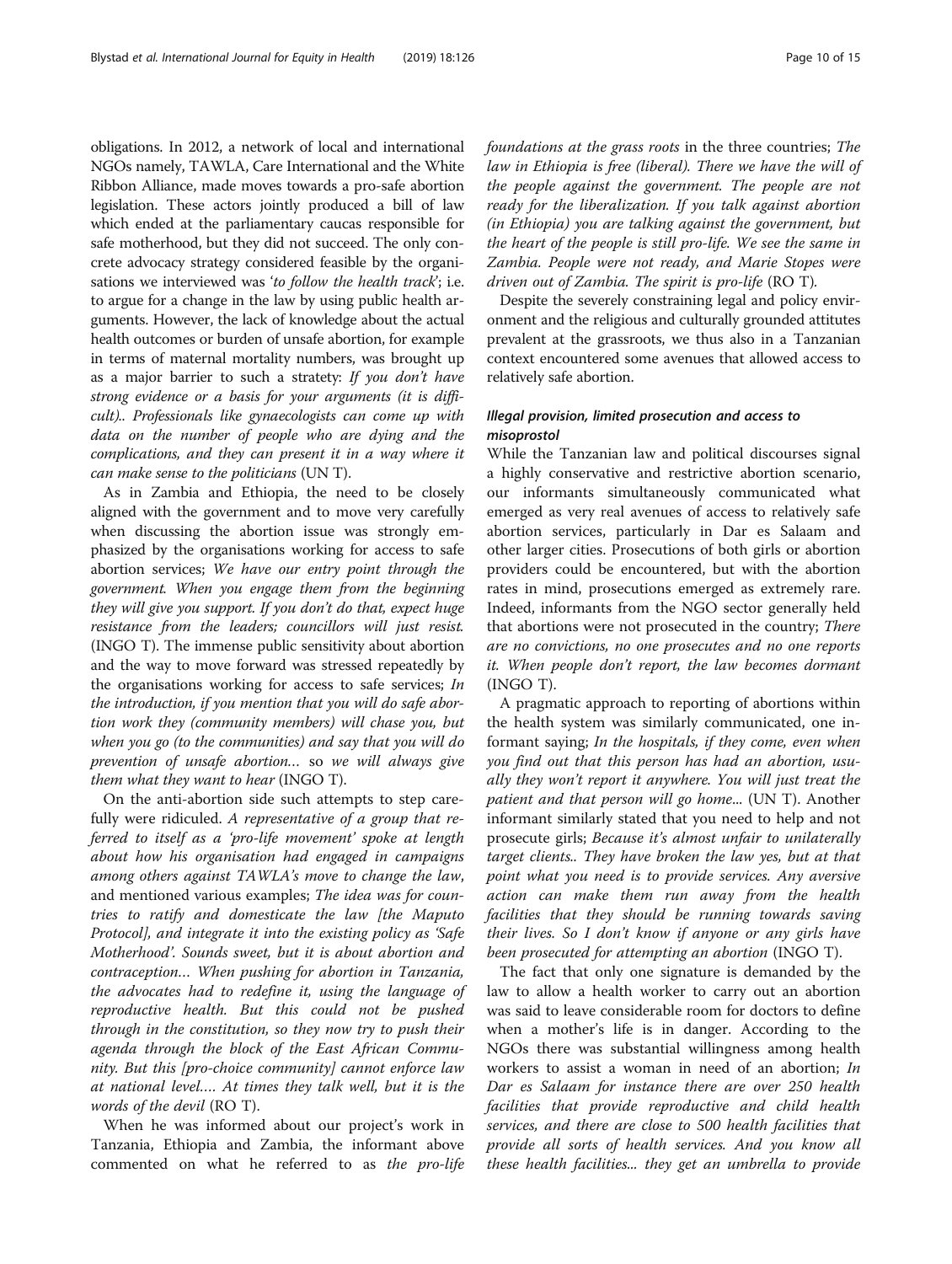services that are not listed on their licence, including abortion services (INGO T). Some abortion providers working outside the health system were said to refer women to a public health institution after carrying out the abortion; When I was working in a clinical setting, what you would observe is that they would perform an abortion and tell the client to go to a public health facility (after the abortion), because they know 'post-abortion care' is available there. So you get a lot of post-abortion clients because the abortion was induced for you... (INGO T).

Furthermore, a small revolution was said to have taken place in terms of the rapidly increasing availability of medical abortion in the country. But the secrecy surrounding the sale of Misoprostol was emphasized with reference to the legal and policy environment in the country; If you go to the medical stores in the streets selling Miso… For which purpose people are buying them they won't tell you. Because of the situation of the law people are not exactly open.., because when they find you are having an abortion it is an issue in Tanzania (NGO T).

We thus encountered a highly conservative abortionrelated legal and policy environment in Tanzania, but also avenues that made it possible for health care providers and abortion-seeking women to navigate access to relatively safe abortion services. With a general lack of reporting and prosecution of abortion cases, an openness among certain health workers to performing and hiding abortion cases combined with a surging 'miso-market', a scenario of certain possibilities of access to services emerged in urban areas despite the severely restrictive legal context in the country.

# **Discussion**

#### Abortion laws and access to abortion services

This study has aimed to shed light on the complex web of factors that mitigate the relationship between law, policy and practice, questioning assumptions about the law in order to understand actual access to services.

In line with Walt and Gilson's [[14\]](#page-13-0) call to move beyond a narrow focus on the content of policy, our study demonstrates that a broad classification of abortion laws along the liberal -restrictive continuum (see e.g. [\[33](#page-13-0)]) has limited value in terms of understanding women's access to safe abortion services. This study's findings reveal that the law texts that make up the three national abortion laws are highly ambiguous. The Zambian abortion law at the liberal end of the continuum, permitting safe abortion on broad social and medical grounds, is profoundly affected by the requirement for three consenting signatures by medical doctors, which is hardly possible to obtain even in hospitals in urban areas. By contrast, in Ethiopia, the abortion law is placed under the Penal Code signalling that abortion is illegal, while at the same time the law and policy guidelines state that a woman's word that she was raped, a victim of incest or is underage is enough for her to qualify for legal abortion. In theory, these clauses make abortion widely accessible although, as we have seen above, the reality is more complex. Finally, in Tanzania, the highly restrictive status of the abortion law is mitigated by what seems to be a lenient attitude to both provider-induced and selfinduced medication abortion and limited prosecution of illegal abortion-seekers and providers. Interestingly, the text of the law 'to save the life of the mother' and the demand for only one health worker to decide on whether the abortion-seeking woman is eligible for legal abortion services, leaves a lot of discretionary power with the individual health workers.

Hence, in our three country cases, the relationships between law texts and actual access to services appear to be rather paradoxical. In order to enhance the understanding of such apparent ambiguities and paradoxes, we will, in line with Walt and Gilson [\[14\]](#page-13-0), turn our attention to the *contexts* within which central abortionrelated *actors* and *processes* are operating.

# Locating abortion laws and actors in context

Throughout our study, we met *actors*, differently positioned, with different interests in abortion as a religious, public health or rights issue, and with different powers to make their position relevant to the public and to policy process.

Despite the conservative, anti-abortion environment in Ethiopia where the Ethiopian Orthodox Christian Church continues to enjoy cultural power and to a large extent shape public opinion in moral matters [\[43\]](#page-14-0) the restrictive abortion law was replaced by a law that drastically expanded the grounds on which women could access legal abortion. The revision took place in an alliance between a number of civil society actors and key actors in the Federal Ministry of Health, promoting safe abortion as a public health measure to reduce maternal mortality. To understand how this radical move could happen, we need briefly to remind the reader of the Ethiopian political context which has been characterized by powerful and authoritarian regimes with substantial power to fight through their agenda. At the turn of the century, the regime put the Millenium Development Goal (MDG) on maternal health (MDG 5) high on the political agenda. Avoiding a tenuous framing of induced abortion as a women's rights issue, the governmental discourse gained legitimacy through the aim of protecting girls and women from the adverse health implications of unsafe abortions, and ultimately of reducing abortion-related death rates  $[6]$  $[6]$ . In the contentious climate of the revision of the law, the abortion law was retained within the penal code, signalling to the public that abortion is illegal in Ethiopia, while the Ministry of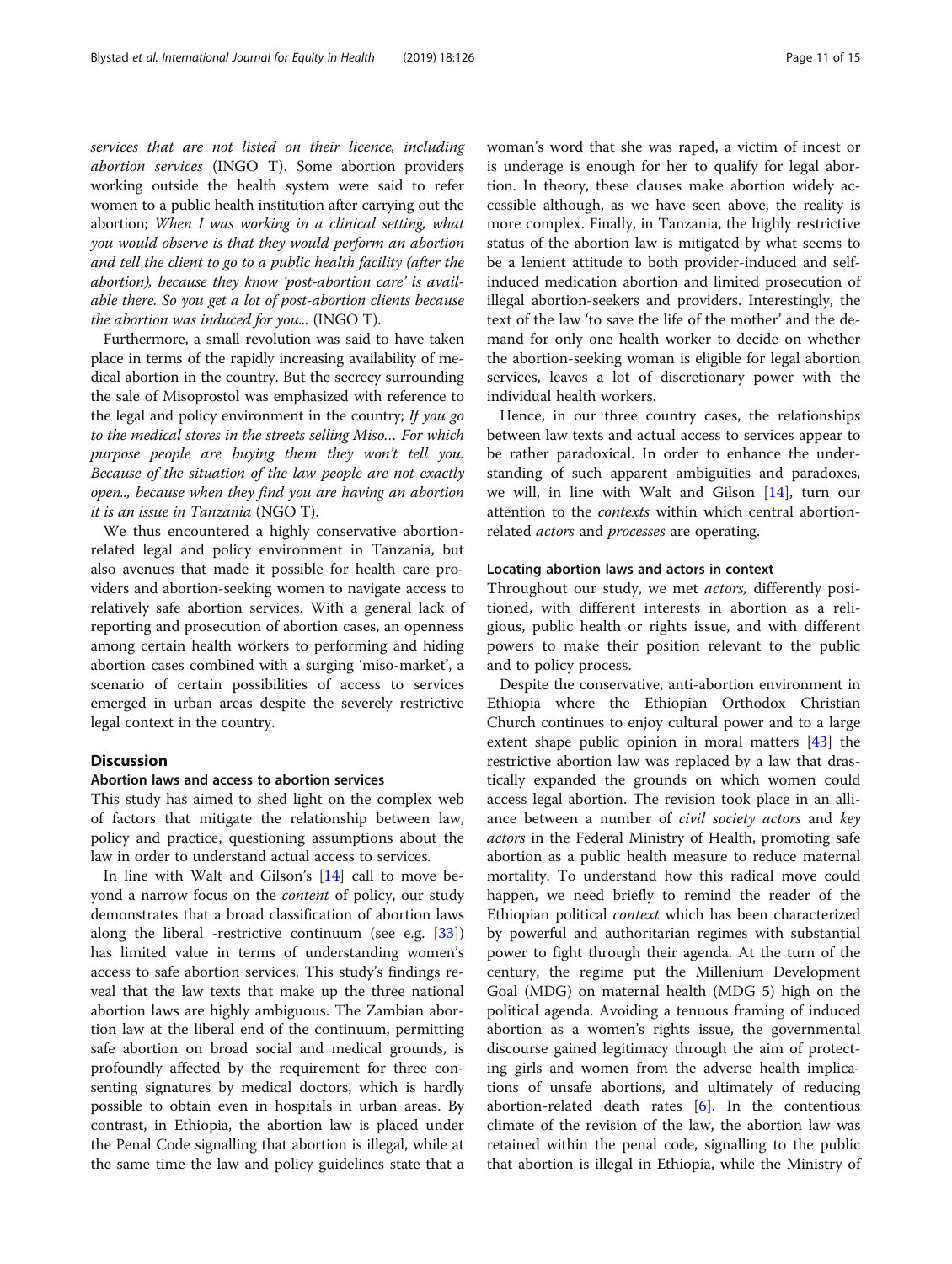Health was mandated to make safe abortion services accessible. Operating within this tension between the religious communities' concern about the sanctity of life and public health aims, the government installed the most permissive abortion law in Eastern Africa. In the past decade, the Government of Ethiopia has demonstrated its capacity to implement the abortion policy and increase accces to safe abortion services on the basis of its public health ideology despite low popular support. The approach, as we have indicated in this paper, has been low profile and 'silent' in order not to create resistance. The scaling up of services and the implementation of safe abortion care has therefore probably been slower than a fully open approach would permit, but with an open approach the risk of backlash would have been higher.

In Zambia, the public stand has been intimately connected to the religious-moral dimensions of abortion, representing induced abortion as a moral and legal offence. As seen above, Zambia declared itself a Christian nation in 1991, and religious language has become the language of politics in the country. Indeed a conservative Christian discourse has, through Zambia's recent history, become increasingly powerful and has emerged among others in a subtle anti-abortion discourse. The recently proposed Bill of Rights that included a clause stating that the right to life begins at conception, potentially with vast implications for abortion-seeking women, revealed the political strength of the anti-abortion actors. This process brought the abortion issue, that had been silenced, back onto the political agenda and constrained the political scope of action for actors working to liberalise the law.The constitution review process was seen by some civil society actors as a tactic to conceal the abortion issue among the series of progressive rights proposed in the bill. This process highlights the restrictive nature of the abortion environment in Zambia with consequences for women's access to comprehensive reproductive care [\[44\]](#page-14-0).

In Tanzania where Islam and Christianity are practised by the vast majority of the population, the presentation of abortion as a sin and as a moral transgression predominates public discourse. Although Tanzania ratified the African Charter's Protocol on the Rights of Women in Africa [[45\]](#page-14-0) (also referred to as the Maputo Protocol), which requires the government to "protect the reproductive rights of women by authorising medical abortion in cases of sexual assault, rape, [and] incest, and where the continued pregnancy endangers the mental and physical health of the [pregnant woman] or the life of the [pregnant woman] or the foetus."(p. 16), it never domesticated it. Nevertheless, in the context of high maternal mortality rates and with the aim of achieving MDG 5 on maternal health, the government and allied actors within the large international NGO sector have taken

important steps to reduce maternal mortality including deaths caused by unsafe abortion. This is spelt out in the National Road Map Strategic Plan to Accelerate Reduction of Maternal, Newborn and Child Deaths in Tanzania, 2008–2015 [[46\]](#page-14-0). Furthermore the Tanzanian Food and Drugs Authority (TFDA) approved the use of misoprostol for the treatment of incomplete abortion in 2011 [\[32](#page-13-0)] which spurred a demand for Misoprostol off label. The Government has not acted upon this development despite the fact that it has been debated in the media. Hence, the context of implementation of the abortion law is multifaceted and implementation of the law seems to be an expression of this. (The three country cases are elaborated in separate case studies in this thematic issue/series.)

The messiness of abortion policy and the paradox of access As demonstrated at the start of this paper, Wedel et al. [[16\]](#page-13-0), and Shore et al. [\[18](#page-13-0)] have criticized the manner in which policy studies have often presented policy as orderly, leaving out the messiness, the unpredictability and the disorderly elements of policy processes. Our material speaks to the disordered and rather confusing articulation between law, policy and practice, a messy scenario with implications for access. In the case of abortion policy and practice, key dynamics behind the messiness has to do with the fundamental dilemma of recognizing that induced abortions are carried out whatever the law says, hence allowing for the existence of arenas where abortions can take place invisibly and relatively safely, and without having to take up a morally impossible position of publicly fighting for rights to legal abortion.

With a legal framework that allows abortion on broad grounds, and a political environment dominated by antiabortion discourse, Zambia is a good example of the messiness of policy processes. Informants explained how the law text itself provides important barriers to access through the request for the three signatures. But these barriers can sometimes be partly mitigated for example by the presence of Chinese clinics operating outside the legal framework or the recent increase in access to Misoprostol and combination packs for medical abortion over the counter for abortion-seeking women and girls in urban centres.

Within the highly restrictive legal abortion context in Tanzania, we found a complex discursive abortion landscape and a lack of systematic or large scale prosecution of abortion seekers and providers. This seemed to leave substantial room for health worker discretion, and allowed abortion services to be provided clandestinely by both trained and untrained individuals. Public postabortion care services were available to prevent complications. The burgeoning illegal market for Misoprostol sold off label moreover opened access to medical abortion for urban women.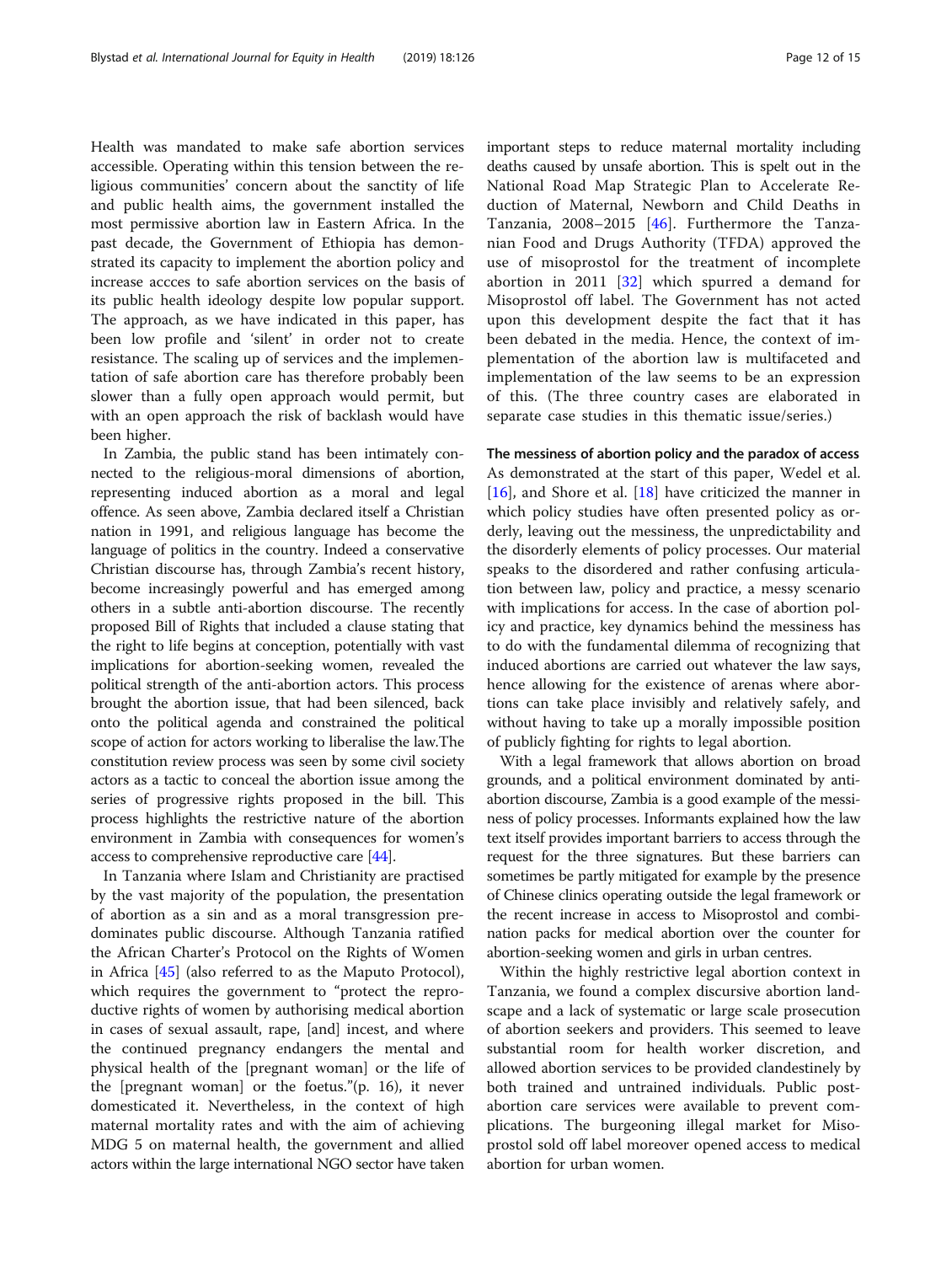In the far more permissive legal context in Ethiopia, linked to the power vested in the claims of the woman, clinical guidelines have been developed to guide safe abortion procedures, health workers increasingly receive training, and services are gradually rolled out to the population. However, rather than encountering a context of ready access to safe abortion services for those who fulfill the criteria in the law, our material indicates that a number of factors continue to seriously limit access. The government's fear of informing the public about the law so as not to appear as a state promoting induced abortion which could cause uproar at grassroots level, has caused information to be held back, limiting both knowledge about the law and the full roll-out of services. Even when public services are available, women may refrain from using them for the fear of disclosure in the community, while health workers act as gate keepers and may dismiss women because of religious conscience. The increasing availability of safe abortion services thus to some extent remains silenced, the law is not widely known, and high numbers of young women continue to resort to unsafe abortion procedures [\[47,](#page-14-0) [48\]](#page-14-0). Despite the slow progress, a relatively liberal law is long since in place, there is a careful but steady roll out of abortion services, and there is an acceptance for the increasing availability of Misoprostol and emergency contraception. These factors all speak to the continuous but silent attempts to expand the services in a context of massive anti-abortion sentiments.

What we encountered was a relationship between abortion-related policy- and access scenarios that emerged as paradoxical, where an inherent aspect of the ambiguity and messiness opened up for a substantial degree of political pragmatism. We found that even the most conservative and restrictive contexts to some extent, ultimately allowed avenues of access to abortion services to exist or operate. We encountered governments that quietly accepted that clandestine abortion services operated; governments that did not systematically prosecute illegal abortion seekers, abortion providers or vendors of illegal abortion drugs, and religious leaders who refrained from fights against the liberalization of the law. These paradoxical scenarios all suggest a pragmatic approach to implanting and enforcing abortion policies. The dynamics at work indicate that policy makers, religious leaders and other key actors in the field pragmatically manoeuvre between ways of relating to a highly stigmatized public health challenge that causes suffering and death among vast numbers of girls and women in their communities and their own desire to remain morally clean. The articulation between the strong public condemnation of abortion encountered at all levels in the three countries and the pragmatic stance towards loop holes in the system most powerfully surfaces through the rapidly increasing availability and accessibility of medical abortion drugs [\[49\]](#page-14-0).

# Concluding remarks

In this comparative research project in Tanzania, Zambia and Ethiopia, we encountered a seemingly paradoxical relationship between national abortion laws, abortion policy and women's actual access to abortion services. We do not question the close relationship between restrictive abortion laws, illegal and unsafe abortion and high maternal mortality scenarios documented globally. We do however, based on the material in this study, wish to contribute modestly to the literature that cautions against a too narrow focus on the content of legal and policy documents in assessment of outcomes, in this case the content of abortion laws versus access to abortion services. Through an analysis of contexually embedded actors differently situated vis-à-vis abortion policy and process, we can gain a more credible picture of actual access to safe abortion services in a given context. This implies being open to the messiness of policy processes. In our material the messiness has revealed a pragmatism characterizing even the most restrictive abortion contexts, a pragmatism likely to be linked to a realization that no law can prevent abortions from taking place. The pragmatism is particularly visible through the burgeoning Misoprostol market. This market, although hampered by general challenges linked to the marketing of drugs in low income contexts, entails considerable hope and anticipation through the drug's ability to bypass both restrictive abortion laws and health workers as gate-keepers of access to safer abortion services.

#### Study strengths and limitations

Studying law and policy processes calls for particular researcher reflexivity not the least because of the immense complexity of the topic. The research team recognizes the substantial limits to awareness given the particular constraints imposed by the controversial and sensitive nature of the study topic. This said, we believe that a comparative case study approach, including different country contexts, was fruitful in disentangling findings with increased transfer value. The quality of the study was, we believe, strengthened by the inclusion of informants differently postioned vis-à-vis the study topic. Finally, we think that a team of national and foreign researchers, schooled in the critical social sciences, and with substantial ethnographic research experience from the same African contexts, enhanced the quality of the research material.

#### Acknowledgements

The authors would like to thank the participants interviewed for this study for their very valuable contributions. We are also thankful to the research assistants who helped recruit the study participants and to the transcribers of the substantial interview material.

#### Authors' contributions

AB, GT, HH and KMM contributed to the design of the study. Six out of seven co-authors (AB, KMM, HH, GT, RS, MH) took part in at least one of four interview rounds with key stakeholders in Ethiopia, Tanzania and Zambia in 2016 and 2017. AB, GT, HH and KMM carried out the analysis and drafted the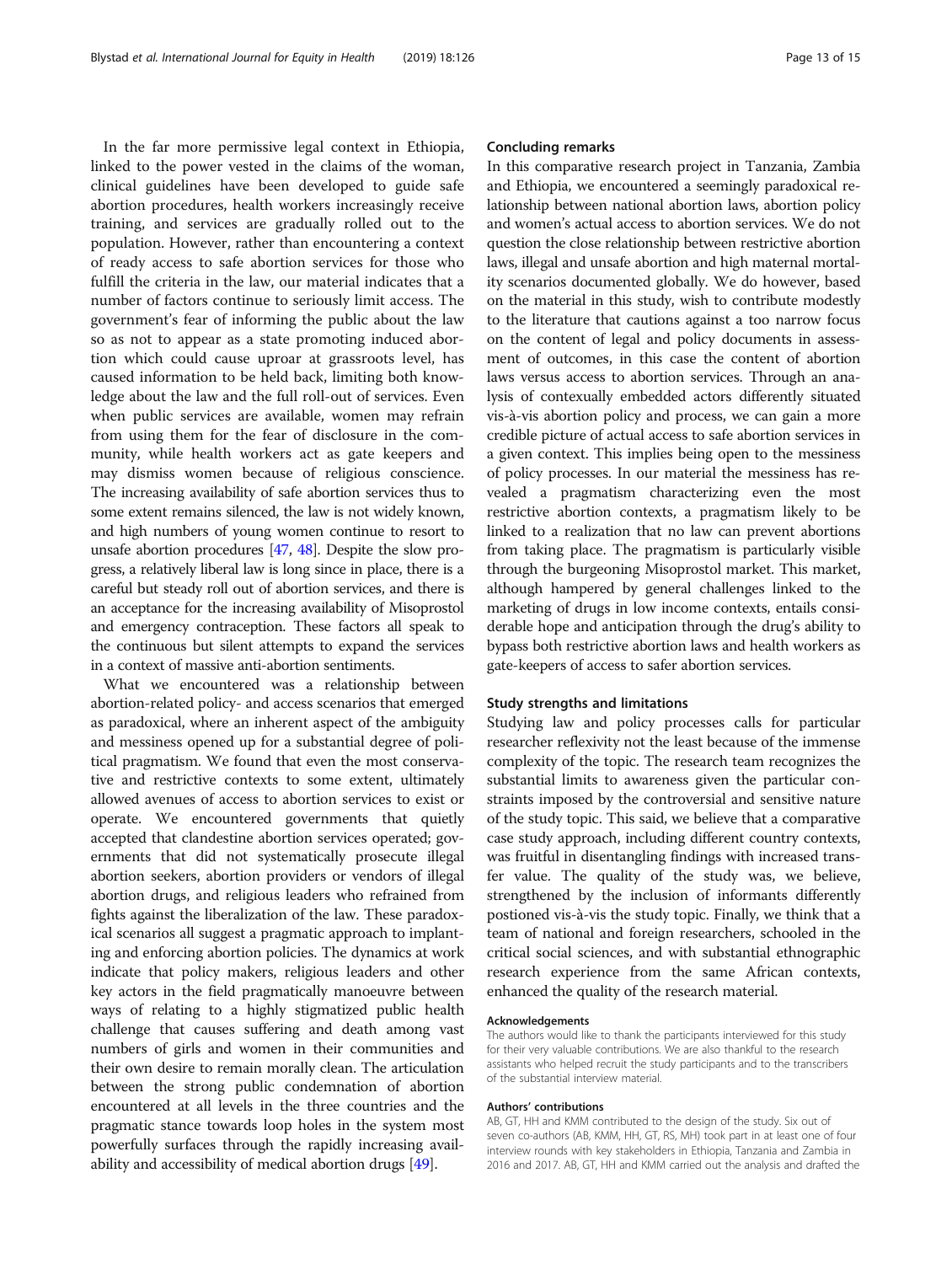<span id="page-13-0"></span>manuscript. All the authors critically reviewed different version of the manuscript, provided substantial inputs and approved its final version.

#### Funding

This study is funded by the Research Council of Norway's NORGLBAL scheme (project number 249686). The funders had no influence on the design of the study or the collection, analysis and interpretation of the data or writing of the paper.

#### Availability of data and materials

The interview data generated and analyzed during the current study is not publicly available to ensure the study participants' anonymity. The data will be available from the corresponding author on reasonable request.

#### Ethics approval and consent to participate

The study received ethical clearance from Regional Ethical Committee Western Norway, Norway (2017/1191) and data management clearance from Norwegian Centre for Research Data (57089/3/00SIRH); ethical clearance from the University of Zambia Biomedical Research Ethics Committee (009- 07-17) and National Health Research Authority in Zambia (MH/101/23/10/1 and research clearance and registration from the University of Dar es Salaam (CoSS- SO18011). In Ethiopia the research was carried out following social science research procedures at Addis Ababa University. Informed consent was given by all participants before being interviewed for the study.

#### Consent for publication

Not applicable.

#### Competing interests

The authors declare that they have no competing interests.

#### Author details

<sup>1</sup>Global Health Anthropology Group, Centre for International Health, Department of Global Public Health and Primary Care, University of Bergen, Bergen, Norway. <sup>2</sup>Centre for Intervention Science in Maternal and Child Health (CISMAC), University of Bergen, Bergen, Norway. <sup>3</sup>Department of Health Promotion and Development, University of Bergen, Bergen, Norway. 4 Department of Sociology, Addis Ababa University, Addis Ababa, Ethiopia. 5 Department of Sociology and Anthropology, University of Dar es Salaam, Dar es Salaam, Tanzania. <sup>6</sup>School of Public Health, University of Zambia, Lusaka, Zambia.

#### Received: 31 January 2019 Accepted: 23 July 2019 Published online: 27 September 2019

#### References

- 1. Ngwena CG. Conscientious Objection to Abortion and Accommodating Women's Reproductive Health Rights: Reflections on a Decision of the Constitutional Court of Colombia from an African Regional Human Rights Perspective. 2014;58(2):183–209.
- 2. Ngwena C, Durojaye E. Strengthening the protection of sexual and reproductive health and rights in the African region through human rights. Pretoria: Pretoria University Law Press; 2014.
- 3. Berer M. Abortion law and policy around the world: in search of decriminalization. Health Hum Rights. 2017;19(1):13–27.
- 4. World Health Organization: Unsafe abortion: global and regional estimates of the incidence of unsafe abortion and associated mortality in 2008. Sixth edition edn: World Health Organization; 2011.
- 5. Say L, Chou D, Gemmill A, Tuncalp O, Moller AB, Daniels J, Gulmezoglu AM, Temmerman M, Alkema L. Global causes of maternal death: a WHO systematic analysis. Lancet Glob Health. 2014;2(6):e323–33.
- 6. Kassebaum NJ, Bertozzi-Villa A, Coggeshall MS, Shackelford KA, Steiner C, Heuton KR, Gonzalez-Medina D, Barber R, Huynh C, Dicker D, et al. Global, regional, and national levels and causes of maternal mortality during 1990- 2013: a systematic analysis for the global burden of disease study 2013. Lancet. 2014;384(9947):980–1004.
- Singh S, Maddow-Zimet I. Facility-based treatment for medical complications resulting from unsafe pregnancy termination in the developing world, 2012: a review of evidence from 26 countries. BJOG. 2016;123(9):1489–98.
- 8. Grimes DA, Benson J, Singh S, Romero M, Ganatra B, Okonofua FE, Shah IH. Unsafe abortion: the preventable pandemic. Lancet. 2006;368(9550):1908–19.
- 9. Brookman-Amissah E, Moyo JB. Abortion law reform in sub-Saharan Africa: no turning back. Reprod Health Matters. 2004;12(24 Suppl):227–34.
- 10. ICPD UN. Report of the International Conference on Population and Development, Cairo 1994. New York, NY; 1995.
- 11. United Nations Population Fund. Programme of Action of the International Conference on Population and Development. 2014 (1994).
- 12. United Nations. Report of the fourth world conference on women. Beijing; 1996.
- 13. United Nations. Proposals for key actions for the further implementation of the Programme of Action of the International Conference on Population and Development. 1999.
- 14. Walt G, Gilson L. Reforming the health sector in developing countries: the central role of policy analysis. Health Policy Plan. 1994;9(4):353–70.
- 15. Walt G, Shiffman J, Schneider H, Murray SF, Brugha R, Gilson L. 'Doing' health policy analysis: methodological and conceptual reflections and challenges. Health Policy Plan. 2008;23(5):308–17.
- 16. Wedel JR, Shore C, Feldman G, Lathrop S. Toward an anthropology of public policy, vol. 600; 2005.
- 17. Shore C, Wright S. Anthropology of policy: critical perspectives on governance and power. London: Routledge; 1997.
- 18. Shore C, Wright S, Però D. Policy worlds: anthropology and the analysis of contemporary power. Oxford: Berghan; 2011.
- 19. Gilson L, Schneider H, Orgill M. Practice and power: a review and interpretive synthesis focused on the exercise of discretionary power in policy implementation by front-line providers and managers. Health Policy Plan. 2014;29(Suppl 3):iii51–69.
- 20. Gewald J-BTHMTMG. One Zambia, many histories: towards a history of postcolonial Zambia. Boston: Boston: Brill; 2008.
- 21. van Klinken A. Sexual citizenship in postcolonial Zambia: from Zambian humanism to Christian nationalism. In: Bompani B, Valois C, editors. Christian citizens and the moral regeneration of the African state. Abingdon and New York: Rutledge; 2018. p. 133–48.
- 22. Central Statistical Agency Ethiopia and ICF: Ethiopia demographic and health survey 2016: key indicators report. Edited by ICF Ca. Addis Ababa, Ethopia and Rockville, Maryland, USA; 2016.
- 23. Pew Forum on Religion & Public Life. Tolerance and Tension: Islam and Christianity in Sub-Saharan Africa [http://www.pewforum.org/2010/04/15/executive-summary](http://www.pewforum.org/2010/04/15/executive-summary-islam-and-christianity-in-sub-saharan-africa/)[islam-and-christianity-in-sub-saharan-africa/](http://www.pewforum.org/2010/04/15/executive-summary-islam-and-christianity-in-sub-saharan-africa/) Accessed 8 Aug 2018.
- 24. The World Bank. Data: Fertility rate, total (births per woman) 2017. [https://](https://data.worldbank.org/indicator/SP.DYN.TFRT.IN) [data.worldbank.org/indicator/SP.DYN.TFRT.IN](https://data.worldbank.org/indicator/SP.DYN.TFRT.IN)
- 25. WHO. Global Health Observatory country views. Ethiopia statistics summary (2002 - present). <http://apps.who.int/gho/data/node.country.country-ETH>
- 26. WHO. Global Health Observatory country views. United Republic of Tanzania statistics summary (2002 - present) [http://apps.who.int/gho/data/](http://apps.who.int/gho/data/node.country.country-TZA?lang=en) [node.country.country-TZA?lang=en](http://apps.who.int/gho/data/node.country.country-TZA?lang=en)
- 27. WHO. Global Health Observatory country views. Zambia statistics summary (2002 - present) <http://apps.who.int/gho/data/node.country.country-ZMB?lang=en>
- 28. Singh S. Hospital admissions resulting from unsafe abortion: estimates from 13 developing countries. Lancet. 2006;368(9550):1887–92.
- 29. Likwa RN, Biddlecom A, Ball H. Unsafe abortion in Zambia. Issues Brief (Alan Guttmacher Institute). 2009;3:1–4.
- 30. Sully E, Dibaba Y, Fetters T, Blades N, Bankole A. Playing it safe: legal and clandestine abortions among adolescents in Ethiopia. J Adolesc Health. 2018;62(6):729-36.
- 31. Tessema GA, Laurence CO, Melaku YA, Misganaw A, Woldie SA, Hiruye A, Amare AT, Lakew Y, Zeleke BM, Deribew A. Trends and causes of maternal mortality in Ethiopia during 1990-2013: findings from the global burden of diseases study 2013. BMC Public Health. 2017;17(1):160.
- 32. Keogh SC, Kimaro G, Muganyizi P, Philbin J, Kahwa A, Ngadaya E, Bankole A. Incidence of induced abortion and post-abortion care in Tanzania. PLoS One. 2015;10(9):e0133933.
- 33. Boland R, Katzive L. Developments in laws on induced abortion: 1998-2007. Int Fam Plan Perspect. 2008;34(3):110–20.
- 34. Singh S, Remez L, Sedgh G, Kwok L, Onda T. In: Institute G, editor. Abortion worldwide 2017. New York: Guttmacher; 2018.
- 35. United Republic of Tanzania: Penal Code: Chapter 16 of the Laws.
- 36. FDRE: The Criminal Code of the Federal Democratic Republic of Ethiopia. Proclamation No 414/2004. Addis Abeba; 2005.
- 37. FDRE-FHD. Technical and procedural guidelines for safe abortion services in Ethiopia. Addis Ababa: Family Health Department; 2006.